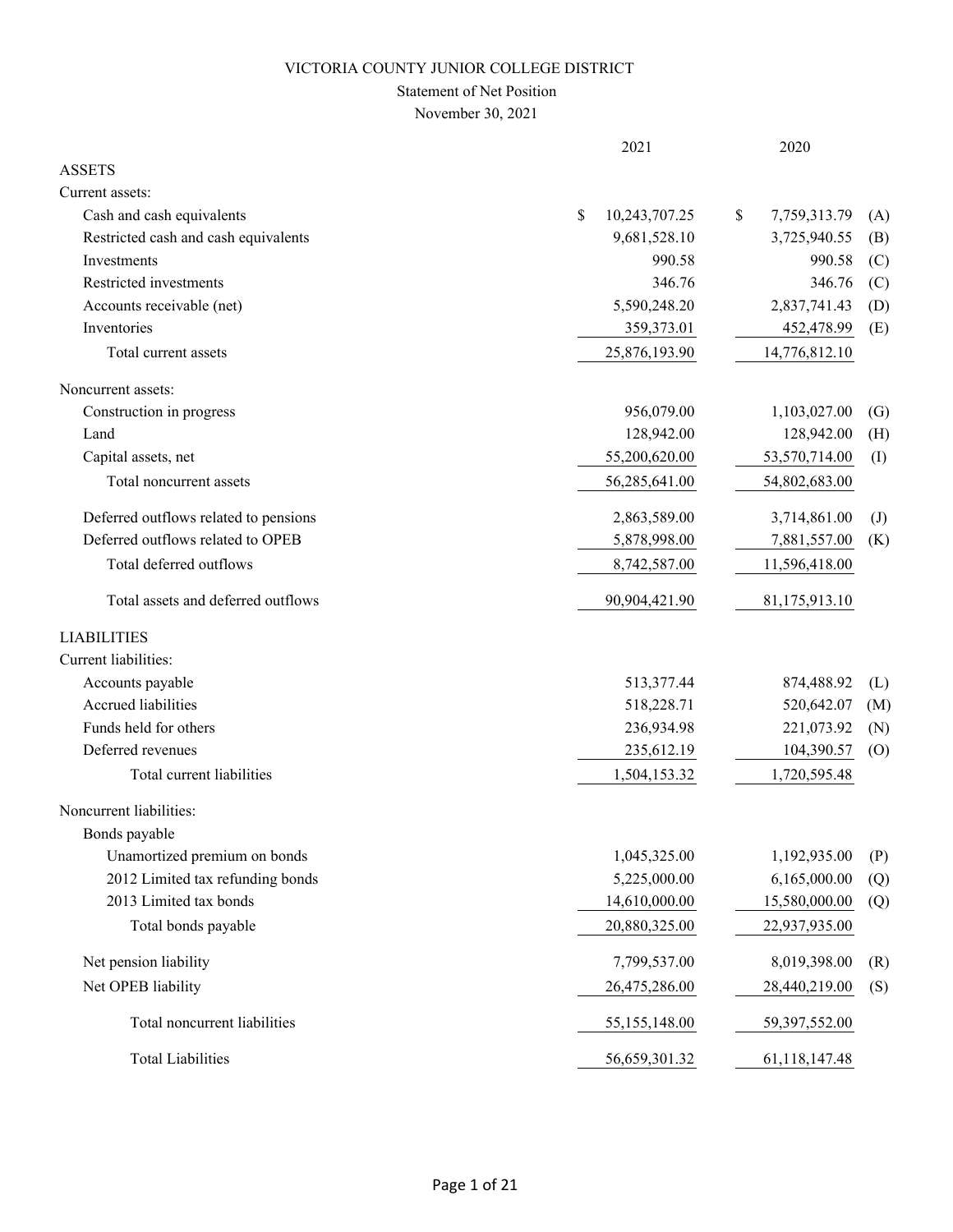# Statement of Net Position

November 30, 2021

|                                        | 2021             | 2020                |
|----------------------------------------|------------------|---------------------|
| Deferred inflows related to pensions   | 1,726,082.00     | 2,097,538.00<br>(T) |
| Deferred inflows related to OPEB       | 8,568,338.00     | 8,319,590.00<br>(U) |
| Total deferred inflows                 | 10,294,420.00    | 10,417,128.00       |
| Total liabilities and deferred inflows | 66, 953, 721. 32 | 71,535,275.48       |
| NET POSITION                           |                  |                     |
| Beginning of year                      | 21,670,623.04    | 9,467,463.47        |
| Current year addition                  | 2,280,077.54     | 173, 174. 15        |
| Total net position                     | 23,950,700.58    | 9,640,637.62        |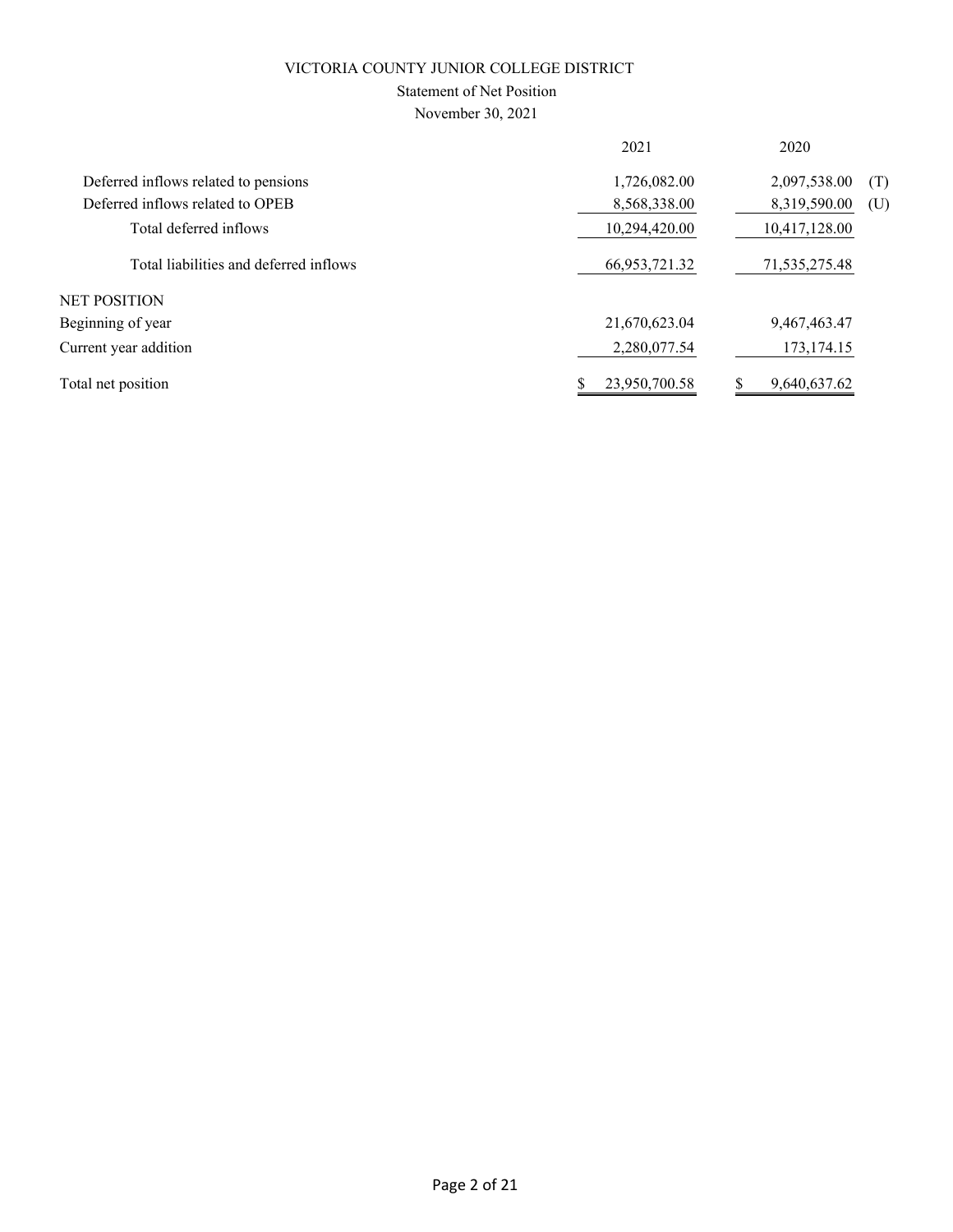#### **Annotations to Statement of Net Assets**

### **November 30, 2021**

- (A) Cash held in Prosperity Bank, excluding debt service and project funds.
- (B) Cash held in Prosperity Bank for debt service and projects.
- (C) Investments at TexPool.
- (D) Student, third-party, and grant receivables.

NOTE: Grant receivables and revenues are recorded each month to match revenue and expenses to the proper period.

- (E) Bookstore, Leo J. Welder Center for the Performing Arts, Conference and Education Center, and Central Stores inventories.
- (F) Prepaid expenses (recorded only at fiscal year end).
- (G) Gonzales Center Expansion, Phase III - \$247; Comprehensive Student Center - \$557,772; Museum Expansion - \$66,051; Welder Center Annex - \$8,378; Facilities Master Plan - \$323,631
- (H) Land.
- (I) Capital assets subject to depreciation.

Deferred outflows related to VC's proportionate share of TRS pension funds are related to changes that occur at the plan

(J) level including changes in assumptions, differences between expected and actual economic experiences, differences between projected and actual investment earnings, and differences in contributions and proportionate share of contributions. Contributions subsequent to the measurement date also impact deferred outflows of resources.

(K) Deferred outflows related to VC's proportionate share of ERS OPEB for difference between projected and actual investments earnings, changes in proportion and difference between contributions and the proportionate share of contributions, and contributions paid to ERS subsequent to the measurement date.

- (L) Accounts payable.
- (M) Accrued payroll liabilities and accrued sales tax payable.
- (N) Funds held in agency capacity for student groups and other organizations.
- (O) Deferred revenue for gift cards, grants, scholarships, early registration, and undistributed receipts from the student accounts receivable module.
- (P) Unamortized premium on bond issuance.
- (Q) Long-term debt obligations.
- (R) TRS retirement plan net pension liability.
- (S) ERS net OPEB liability.
- (T) Deferred inflows related to VC's proportionate share of TRS pension funds for differences between projected and actual investment earnings and differences between contributions and proportionate share of contributions.
- (U) Deferred inflows related to VC's proportionate share of ERS OPEB for differences between expected and actual economic experience and changes in actuarial assumptions.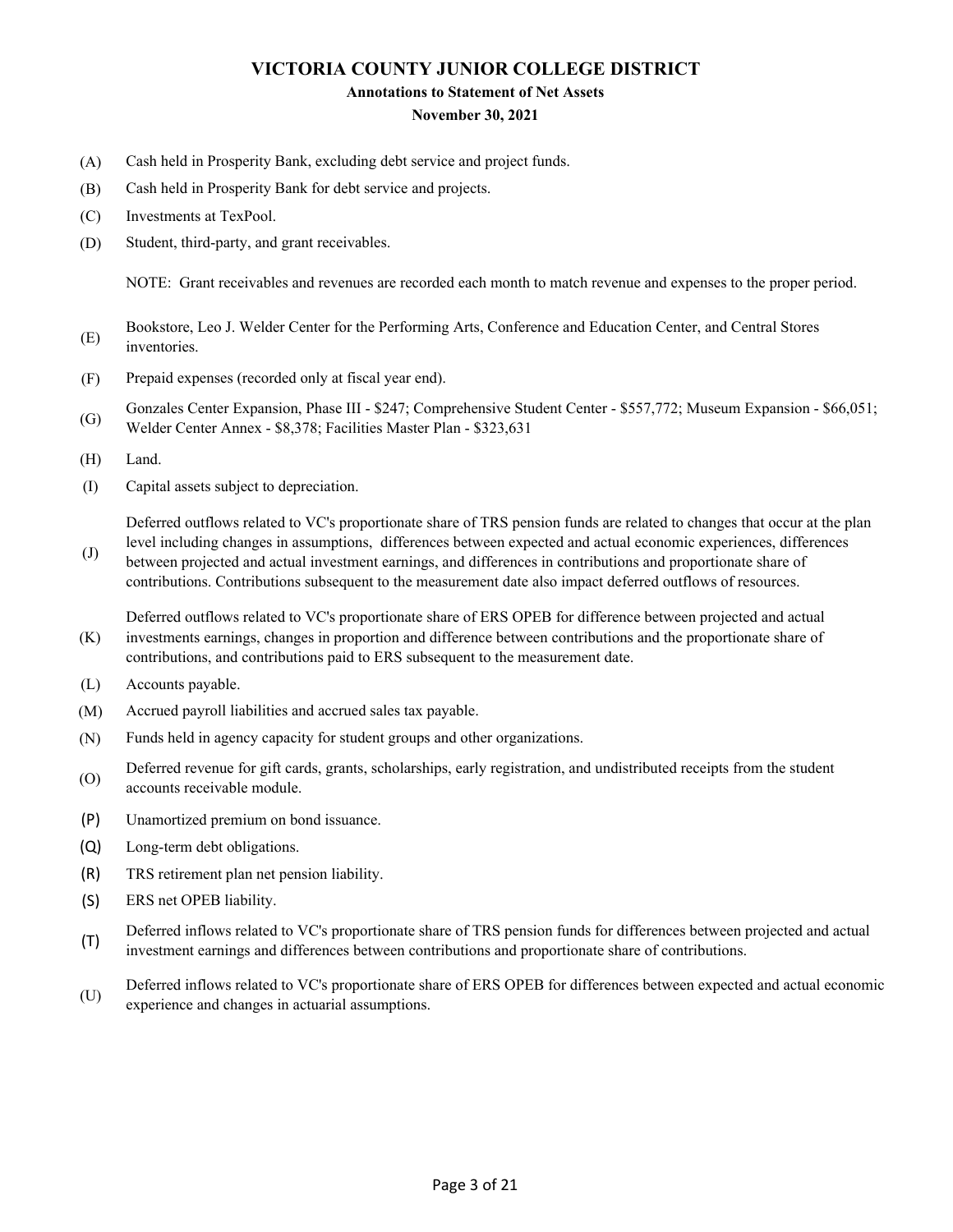### Statement of Revenues, Expenditures and Changes in Net Assets

November 30, 2021

# Consolidated - All Funds (Excluding Construction Projects)

|                                            | Adjusted        | Actual              | % Actual to<br>Adjusted |   | Prior Year<br>Actual | $%$ of<br>11/30/20 |     |
|--------------------------------------------|-----------------|---------------------|-------------------------|---|----------------------|--------------------|-----|
|                                            | <b>Budget</b>   | $(100\%)$           | <b>Budget</b>           |   | 11/30/20             | Actual             |     |
| <b>REVENUES:</b>                           |                 |                     |                         |   |                      |                    |     |
| State appropriations                       | \$<br>5,102,088 | \$<br>1,709,202.00  | 33.50%                  | S | 1,854,788.00         | 92.15% (1)         |     |
| State paid benefits                        |                 |                     |                         |   |                      |                    |     |
| Health insurance                           | 372,636.00      | 372,636.00          | 100.00%                 |   | 341,946.00           | 108.98%            | (2) |
| Retirement contributions                   | 125,050.00      | 125,048.61          | 100.00%                 |   | 122,914.10           | $101.74\%$ (2)     |     |
| Ad valorem taxes:                          |                 |                     |                         |   |                      |                    |     |
| Maintenance & operations                   | 13,011,959      | 716,735.06          | 5.51%                   |   | 536,536.55           | 133.59%            | (3) |
| Debt service                               | 2,623,938       | 144,864.65          | 5.52%                   |   | 108,400.68           | 133.64% (4)        |     |
| Tuition:                                   |                 |                     |                         |   |                      |                    |     |
| Credit courses                             | 4,208,613       | 2,293,402.88        | 54.49%                  |   | 2,298,071.00         | 99.80%             | (5) |
| Non-credit courses                         | 1,213,495       | 487,578.03          | 40.18%                  |   | 421,865.90           | 115.58%            | (6) |
| <b>TPEG</b>                                | (220,000)       |                     | $0.00\%$                |   |                      | #DIV/0!            | (7) |
| Fees:                                      |                 |                     |                         |   |                      |                    |     |
| Credit courses                             | 4,996,505       | 2,873,435.22        | 57.51%                  |   | 2,939,641.75         | 97.75% (8)         |     |
| Exemptions & waivers:                      |                 |                     |                         |   |                      |                    |     |
| Credit courses                             | (300,000)       | (95, 194.43)        | 31.73%                  |   | (14, 462.50)         | 658.22% (9)        |     |
| Sales & services of educational activities | 462,275         | 155,230.98          | 33.58%                  |   | 117,012.54           | 132.66% (11)       |     |
| Investment income                          | 190,000         | 7,145.67            | 3.76%                   |   | 36,160.88            | 19.76% (12)        |     |
| Auxiliary enterprises                      | 2,768,300       | 1,730,032.95        | 62.49%                  |   | 271,311.45           | 637.66% (13)       |     |
| Other income                               | 111,350         | 1,269,797.13        | 1140.37%                |   | 36,033.37            | 3523.95% (14)      |     |
| Scholarships and fellowships               | 3,310,594       | 3,310,594.19        | 100.00%                 |   | 2,683,786.64         | 123.36% (15)       |     |
| Grants:                                    |                 |                     |                         |   |                      |                    |     |
| Federal grants                             | 3,573,058       | 3,573,057.14        | 100.00%                 |   | 996,694.47           | 358.49% (16)       |     |
| State grants                               | 232,826         | 232,825.17          | 100.00%                 |   | 142,345.00           | 163.56% (17)       |     |
| Local grants                               | 92,761          | 6,870.07            | 7.41%                   |   | 11,542.90            | 59.52% (18)        |     |
| Total                                      | 41,875,448      | 18,913,261.32       | 45.17%                  |   | 12,904,588.73        | 146.56%            |     |
| <b>EXPENDITURES:</b>                       |                 |                     |                         |   |                      |                    |     |
| Instruction                                | 11,745,036      | 3,206,138.68        | 27.30%                  |   | 3,049,429.88         | 105.14% (19)       |     |
| Public service                             | 308,467         | 69,323.22           | 22.47%                  |   | 54,770.65            | 126.57% (20)       |     |
| Academic support                           | 3,242,155       | 884,706.64          | 27.29%                  |   | 839,060.09           | 105.44% (21)       |     |
| Student services                           | 2,547,168       | 742,050.38          | 29.13%                  |   | 672,197.57           | 110.39% (22)       |     |
| Institutional support                      | 9,387,281       | 5,035,438.69        | 53.64%                  |   | 2,551,293.71         | 197.37% (23)       |     |
| Physical plant                             | 4,024,000       | 1,513,936.86        | 37.62%                  |   | 1,165,868.77         | 129.85% (24)       |     |
| Scholarships and fellowships               | 3,717,240       | 3,611,272.35        | 97.15%                  |   | 2,921,144.47         | 123.63% (25)       |     |
| Auxiliary enterprises                      | 3,171,213       | 816,448.42          | 25.75%                  |   | 711,969.26           | 114.67% (26)       |     |
| Debt service                               | 2,623,938       | $\sigma_{\rm{eff}}$ | $0.00\%$                |   | ÷.                   | $0.00\%$ (28)      |     |
| Total                                      | 41,576,196      | 16, 191, 183. 78    | 38.94%                  |   | 12,289,414.58        | 131.75%            |     |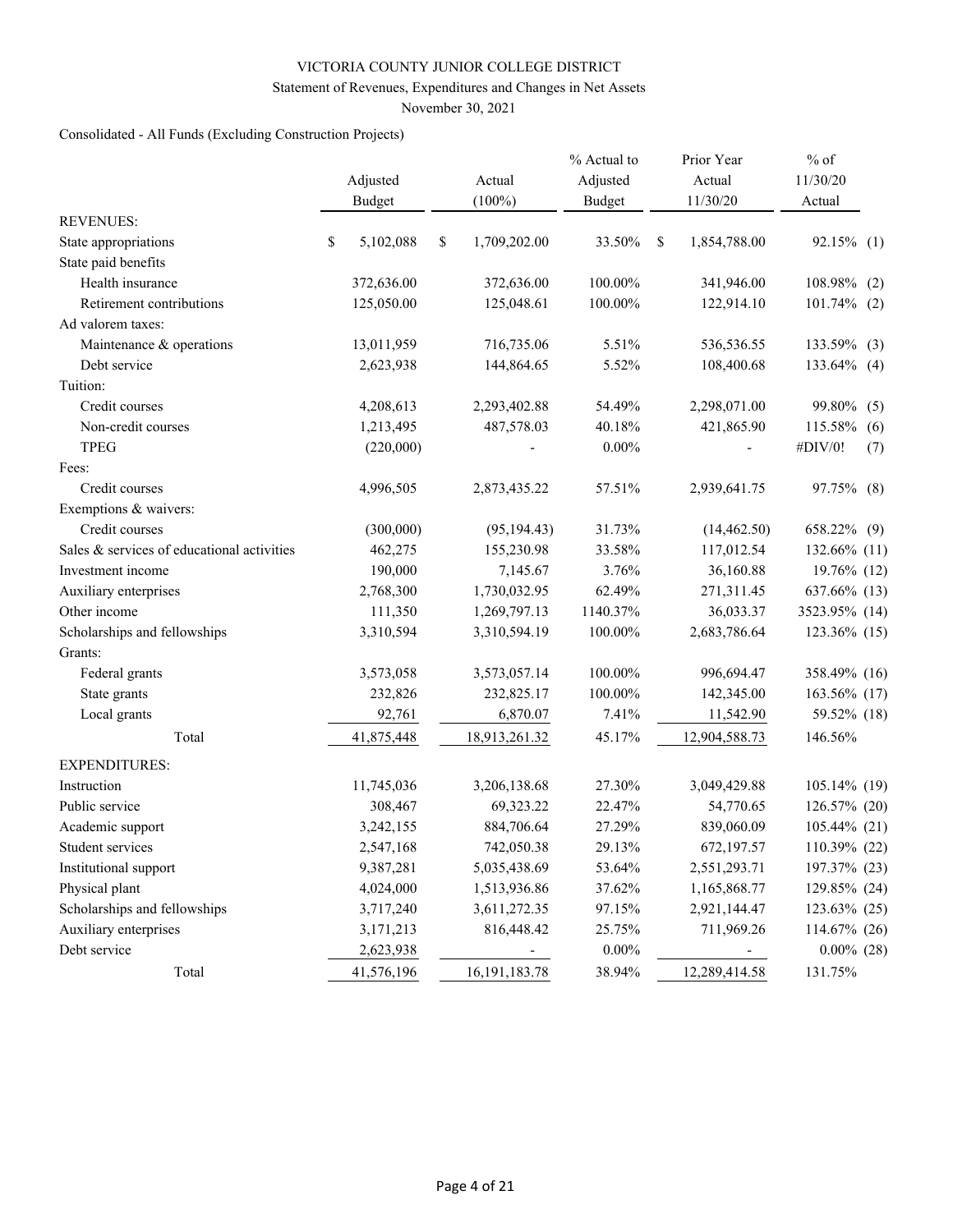### Statement of Revenues, Expenditures and Changes in Net Assets

November 30, 2021

Consolidated - All Funds (Excluding Construction Projects)

|                                       |            |              | % Actual to | Prior Year    | $%$ of   |
|---------------------------------------|------------|--------------|-------------|---------------|----------|
|                                       | Adjusted   | Actual       | Adjusted    | Actual        | 11/30/20 |
|                                       | Budget     | $(100\%)$    | Budget      | 11/30/20      | Actual   |
| <b>TRANSFERS AMOUNG FUNDS:</b>        |            |              |             |               |          |
| Transfers in                          | 142,748    | 142,748.50   | 100.00%     | 71,594.52     | 199.38%  |
| Transfers out                         | (442,000)  | (584,748.50) | 132.30%     | (513, 594.52) | 113.85%  |
| Total                                 | (299, 252) | (442,000.00) |             | (442,000.00)  |          |
| Net Increase (Decrease) in Net Assets |            | 2,280,077.54 |             | 173, 174. 15  |          |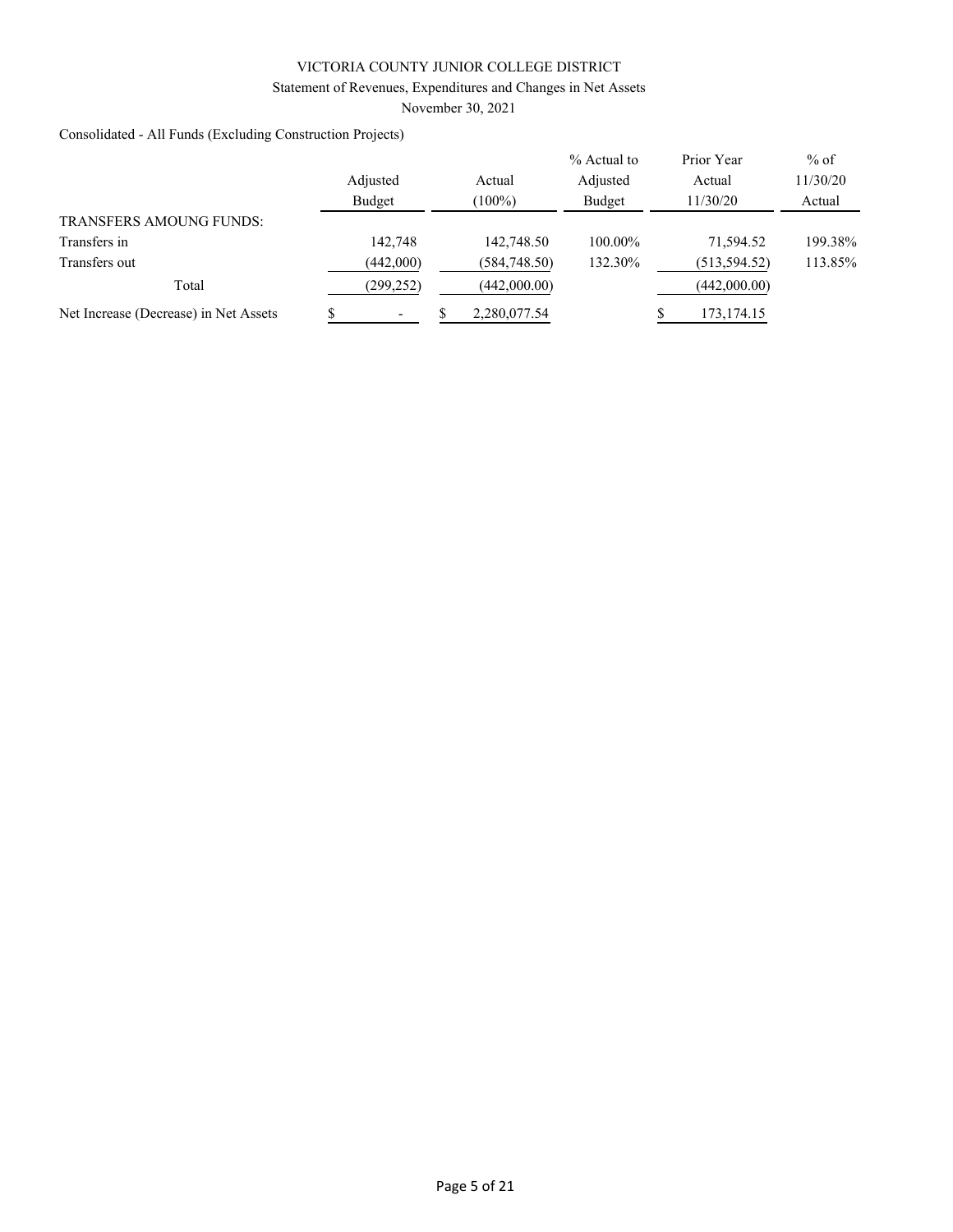# **Annotations to Statement of Revenue, Expenditures and Changes in Net Assets**

**November 30, 2021**

| (1)  | State appropriations - 10 months; state does not pay in December and January                          |
|------|-------------------------------------------------------------------------------------------------------|
|      | State appropriations                                                                                  |
| (2)  | State paid benefits - not a budgeted item as expenditures are recorded to offset the revenue amounts. |
|      | Line item budgets adjusted monthly and are trued up during audit preparation at fiscal year-end       |
| (3)  | Ad Valorem Taxes: Maintenance & operations - Appropriate, as current taxes due 02/28.                 |
|      | Tax revenues for maintenance & operations levy                                                        |
| (4)  | Ad Valorem Taxes: Debt service - Appropriate, as current taxes due 02/28.                             |
|      | Tax revenues for debt service levy                                                                    |
| (5)  | Tuition: Credit courses - Appropriate.                                                                |
|      | In county                                                                                             |
|      | Out of County                                                                                         |
|      | Non-Resident                                                                                          |
|      | Differential                                                                                          |
| (6)  | Tuition: Non-credit courses - Appropriate.                                                            |
|      | Allied health                                                                                         |
|      | Business and computer                                                                                 |
|      | Contract/customized training                                                                          |
|      | <b>EMS</b>                                                                                            |
|      | <b>EMS</b> contract                                                                                   |
|      | Industrial                                                                                            |
|      | Industrial contract                                                                                   |
|      | Non-funded allied health                                                                              |
|      | Non-funded motorcycle safety                                                                          |
|      | Non-funded other                                                                                      |
|      | Non-funded truck driving                                                                              |
|      | Other contract                                                                                        |
|      | Police academy                                                                                        |
|      | Summer camp                                                                                           |
|      | Workforce education                                                                                   |
| (7)  | Tuition: TPEG - Mandatory set-aside for Fall, Spring and Summer.                                      |
|      | State-mandated set-aside of tuition for scholarship purposes                                          |
| (8)  | Fees: Credit courses - Appropriate.                                                                   |
|      | Course fees                                                                                           |
|      | General fees                                                                                          |
|      | Lab fees                                                                                              |
|      | Liability insurance fees                                                                              |
|      | Out of county fee                                                                                     |
|      | Technology fees                                                                                       |
| (9)  | Exemptions & waivers: Credit courses                                                                  |
|      | Internally mandated exemptions & waivers of tuition and/or fees                                       |
|      | State-mandated exemptions & waivers of tuition and/or fees                                            |
| (10) | Exemptions & waivers: Non-credit courses.                                                             |
|      | Internally mandated exemptions & waivers of tuition and/or fees                                       |
|      | State-mandated exemptions & waivers of tuition and/or fees                                            |
|      |                                                                                                       |

(11) Sales & services of educational activities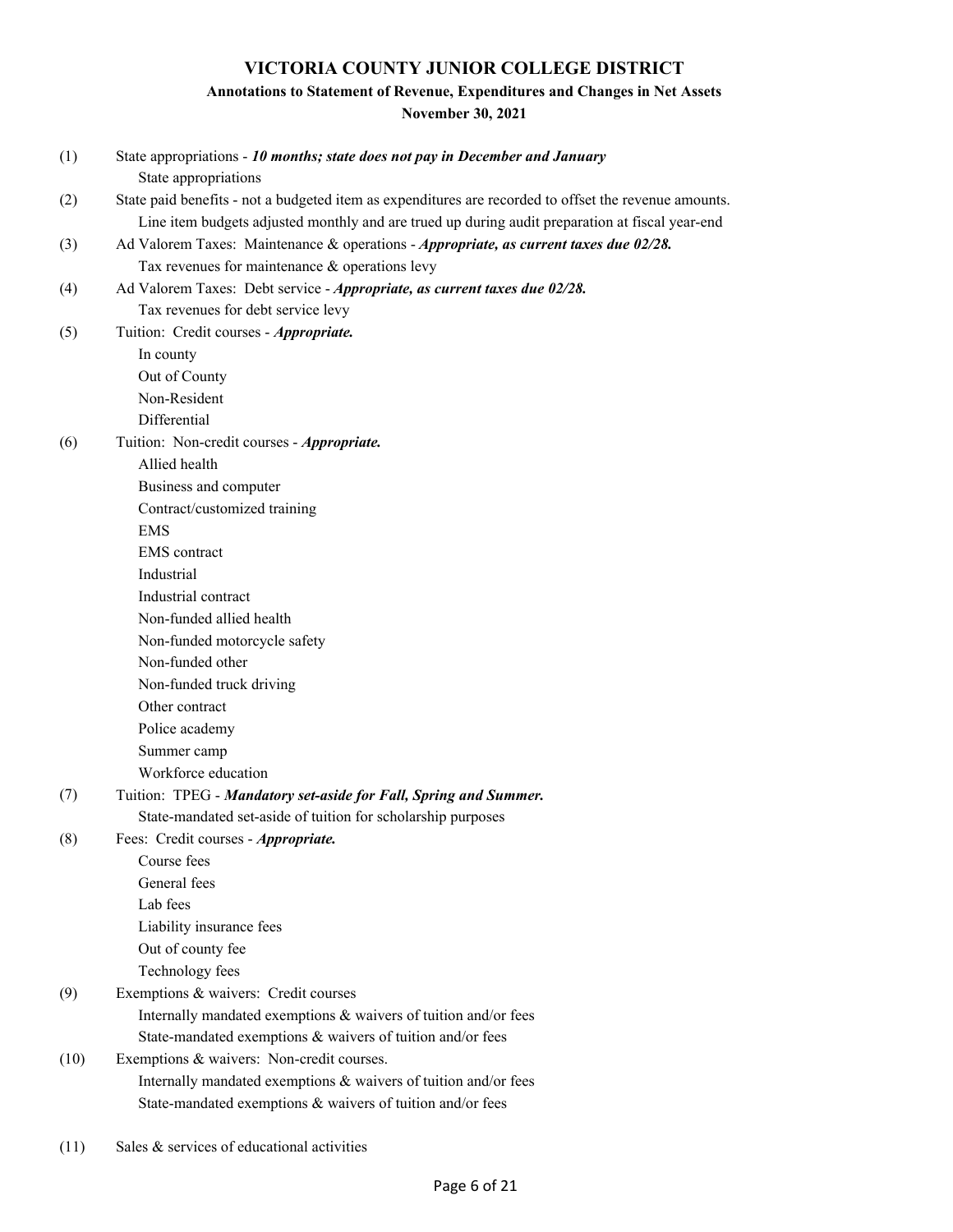### **Annotations to Statement of Revenue, Expenditures and Changes in Net Assets**

**November 30, 2021**

| Collection fee                                       |
|------------------------------------------------------|
| Commissions - testing center                         |
| Exam fees (credit courses)                           |
| ID card replacement                                  |
| Installment fees                                     |
| Lifelong Learning Institute membership fees          |
| Media Services charges to outside parties            |
| Museum of the Coastal Bend membership & tour charges |
| Papercut student printing                            |
| Sports center membership fee                         |
| Testing center fee (non-credit)                      |
| Transcript fee                                       |
| <b>VC-VISD MOU</b>                                   |
| Investment income                                    |
| Interest income                                      |
| Auxiliary enterprises                                |
| <b>Bookstore</b>                                     |
| Coin operated copiers                                |
| Conference and Education Center                      |
| Food service contract - Aramark                      |
| Leo J. Welder Center for the Performing Arts         |
| Official functions                                   |
| <b>Student Center operations</b>                     |
| Other income                                         |
| Athletic ticket sales                                |
| Estimated lost revenues due to COVID-19 pandemic     |
| Late & Schedule Change Fees                          |
| Library fines                                        |
| Other miscellaneous income                           |
| Parking fines                                        |
| Pell administrative allowance                        |
| Proceeds-Sale of Capital Assets                      |
| Recovery of indirect costs related to grants         |
| Recycling income                                     |
| Reimbursed expenditures due to COVID-19 pandemic     |
| Rental: Sports Center                                |
| Rental: Museum of the Coastal Bend                   |
| Rental: University of Houston                        |
| Returned check fees                                  |

 $(12)$ 

(13)

 $(14)$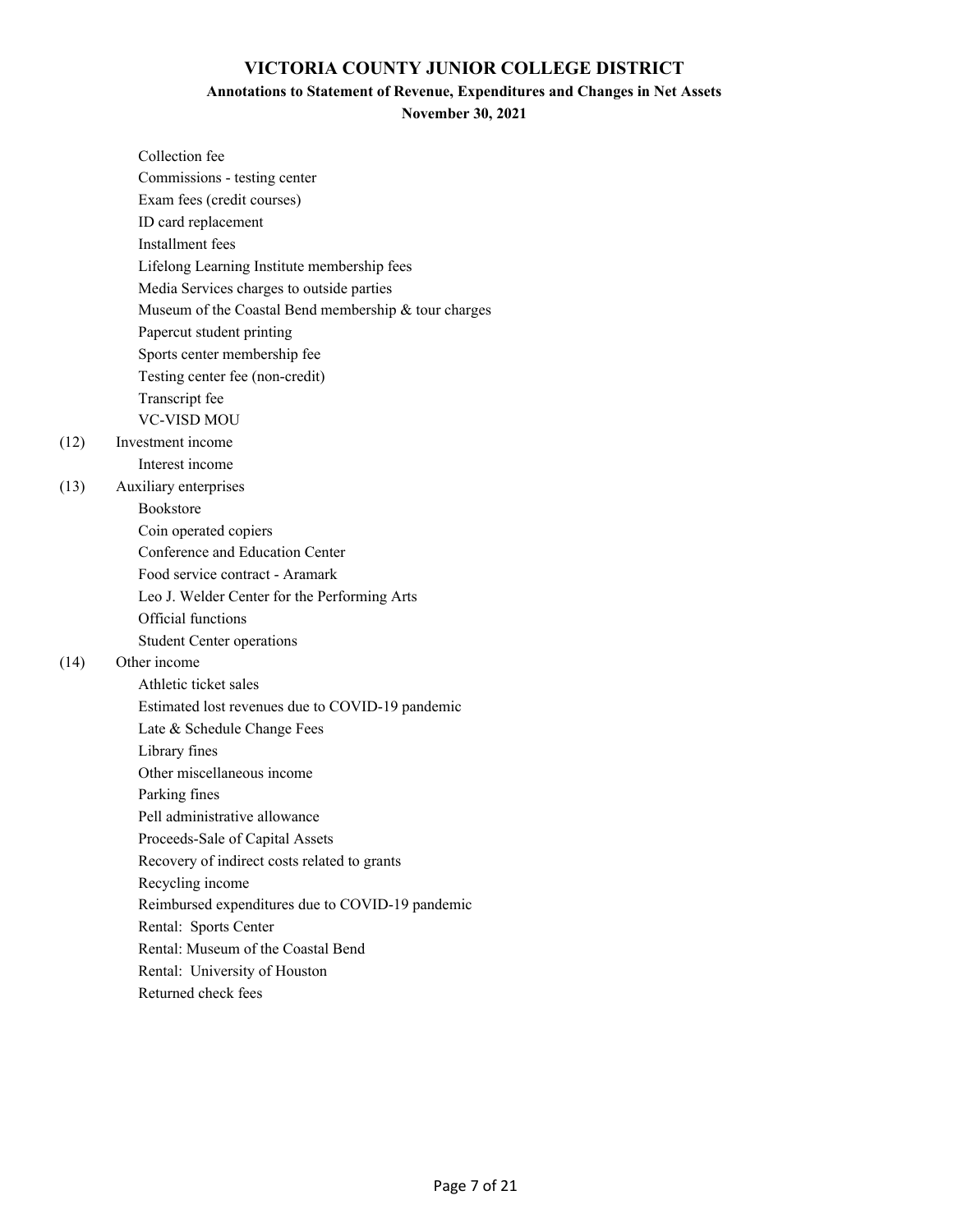### **Annotations to Statement of Revenue, Expenditures and Changes in Net Assets**

### **November 30, 2021**

| (15) | Scholarships and fellowships (including Title IV)                         |
|------|---------------------------------------------------------------------------|
|      | Title IV:                                                                 |
|      | Pell grants                                                               |
|      | Supplemental education opportunity grants                                 |
|      | Federal work-study                                                        |
|      | Direct loans                                                              |
|      | State scholarships:                                                       |
|      | Texas educational opportunity grants                                      |
|      | Texas grants                                                              |
|      | Texas public education grants                                             |
|      | Other scholarships & fellowships:                                         |
|      | Institutional scholarships                                                |
|      | Victoria College Foundation scholarships                                  |
| (16) | Grants and contracts: Federal grants and contracts - Appropriate.         |
|      | Non-scholarship & fellowship grants and contracts                         |
| (17) | Grants and contracts: State grants and contracts - Appropriate.           |
|      | Non-scholarship & fellowship grants and contracts                         |
| (18) | Grants and contracts: Local grants and contracts - Appropriate.           |
|      | Non-scholarship & fellowship grants and contracts                         |
| (19) | Instruction - Appropriate.                                                |
|      | Costs associated with provision of credit and non-credit course offerings |
|      | Instructional technology initiative                                       |
| (20) | Public service - Appropriate.                                             |
|      | Lifelong Learning Institute                                               |
|      | Motorcycle safety                                                         |
|      | Other non-state funded course offerings                                   |
|      | Personal enrichment                                                       |
|      | Summer camps                                                              |
|      | Truck driving                                                             |
| (21) | Academic support - Appropriate.                                           |
|      | Office of Executive Vice President, Chief Academic Officer                |
|      | Academic coaching                                                         |
|      | Academic support and student success                                      |
|      | Distance education and instructional technology                           |
|      | Division offices                                                          |
|      | Faculty / staff development                                               |
|      | Faculty senate                                                            |
|      | Gonzales center                                                           |
|      | Library                                                                   |
|      | Lyceum                                                                    |
|      | Museum of the Coastal Bend                                                |
|      | Total learning center                                                     |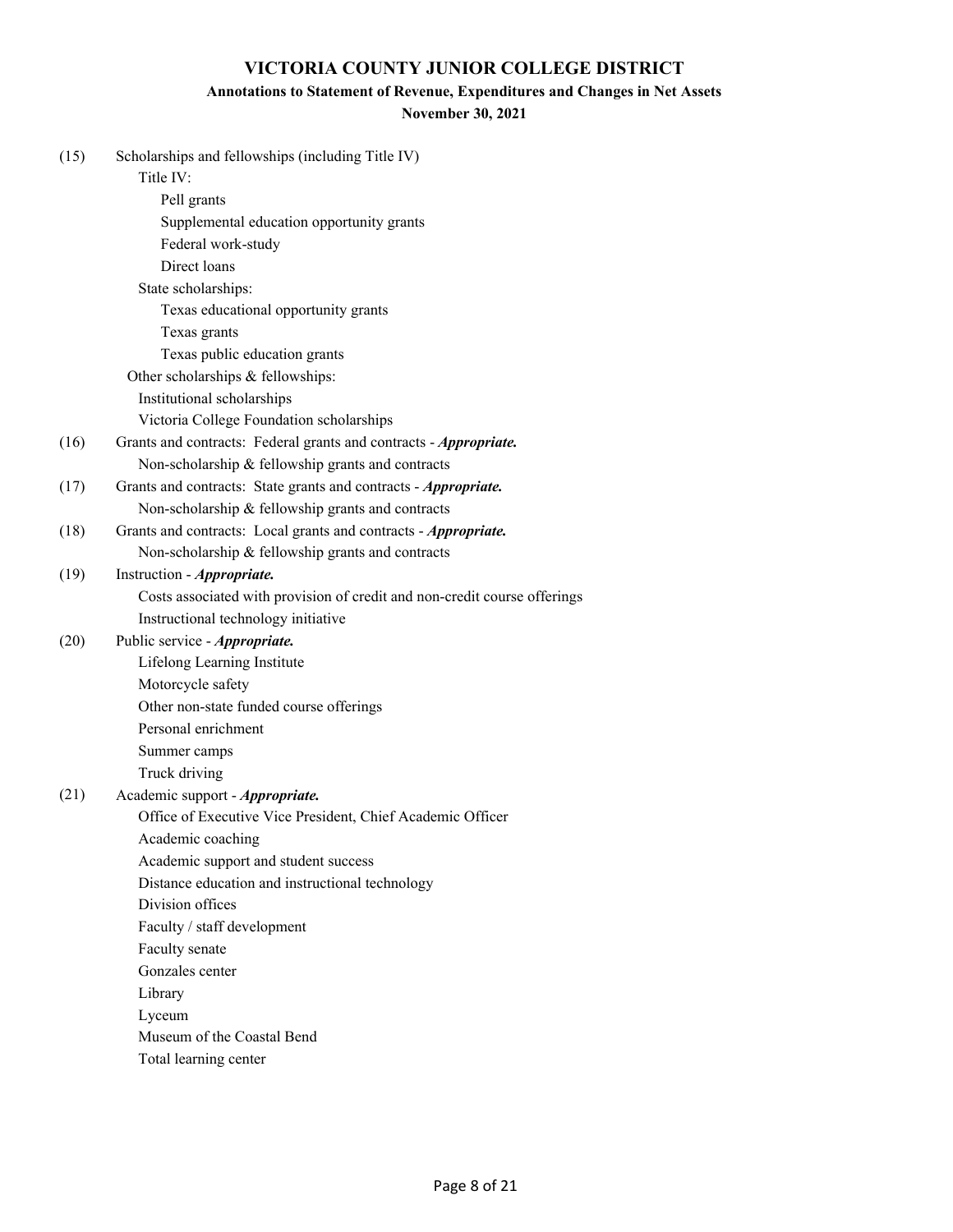### **Annotations to Statement of Revenue, Expenditures and Changes in Net Assets**

**November 30, 2021**

| (22) | Student services - Appropriate.                                      |
|------|----------------------------------------------------------------------|
|      | Office, Vice President of Student Services                           |
|      | Advising / counseling                                                |
|      | Athletics<br><b>Basketball</b>                                       |
|      |                                                                      |
|      | Cross country<br>Financial aid                                       |
|      | Orientation                                                          |
|      |                                                                      |
|      | Pre-College programs                                                 |
|      | Registrar                                                            |
|      | Sports center                                                        |
|      | Student life office                                                  |
|      | Student testing and assessment                                       |
|      | Veterans services                                                    |
|      | Volleyball                                                           |
| (23) | Institutional support - Appropriate.<br>Office of the President      |
|      |                                                                      |
|      | Governing board<br>Office, Vice President of Administrative Services |
|      |                                                                      |
|      | Business office / payments                                           |
|      | Campus security<br>Central stores                                    |
|      |                                                                      |
|      | Central mail service                                                 |
|      | Central telephone service                                            |
|      | College advancement                                                  |
|      | College information systems                                          |
|      | Commencement                                                         |
|      | Effectiveness, research and assessment                               |
|      | Faculty/staff development                                            |
|      | Foundation - capital campaign<br>Foundation advancement              |
|      | General institutional                                                |
|      | Governmental affairs                                                 |
|      | Human resources                                                      |
|      |                                                                      |
|      | Institutional memberships<br>Marketing & communications              |
|      | Office, Director of Special Projects and Risk Management             |
|      | Printing and mailroom services                                       |
|      | Purchasing                                                           |
|      | Quality enhancement plan                                             |
|      | Reaffirmation - SACS                                                 |
|      |                                                                      |
|      | Sponsored research office<br>Staff council                           |
|      | Strategic initiatives                                                |
|      | Tax appraisal and collection fees                                    |
|      | Technology services                                                  |
|      |                                                                      |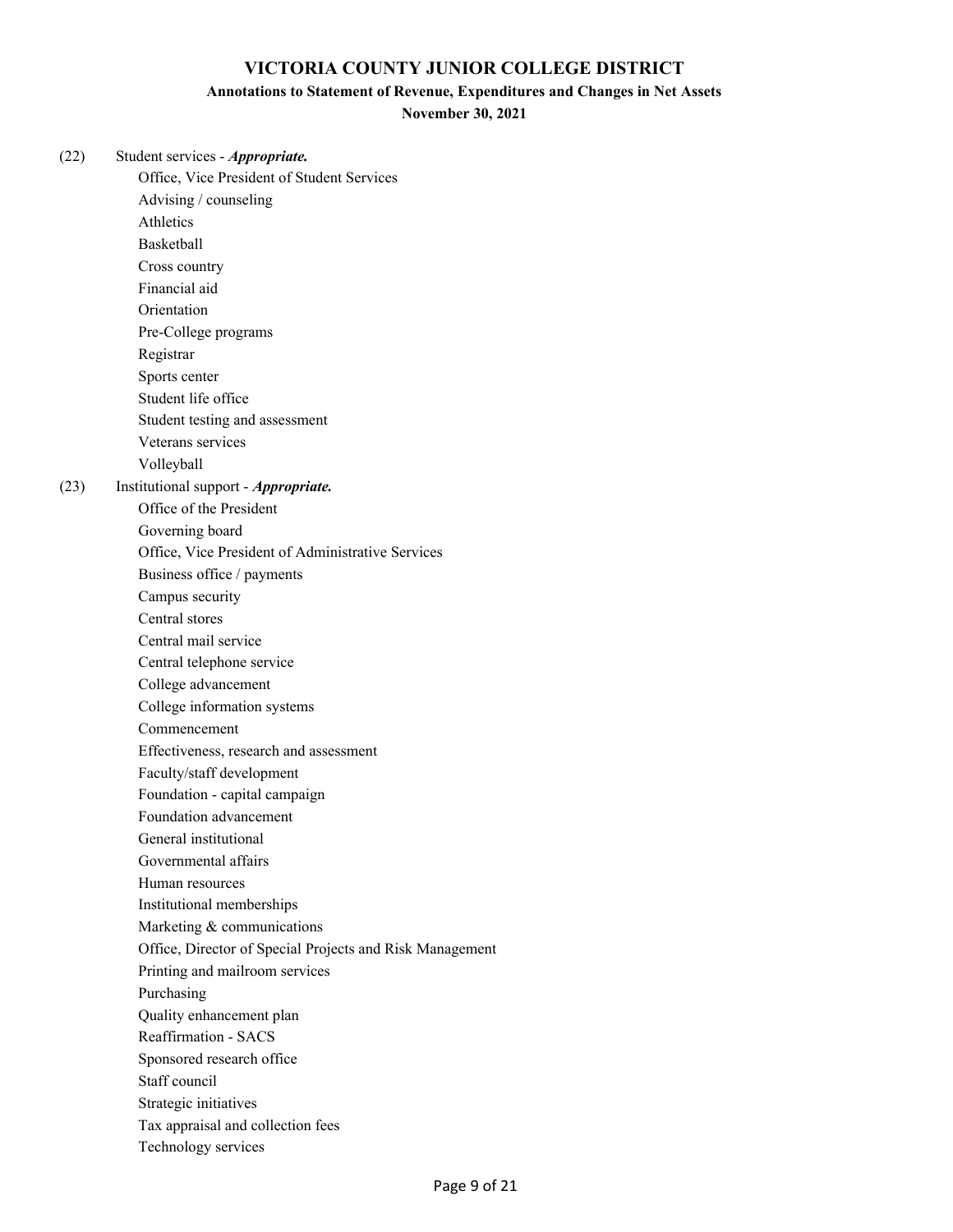#### **Annotations to Statement of Revenue, Expenditures and Changes in Net Assets**

### **November 30, 2021**

| (24) | Physical plant - Appropriate.                                                                                     |
|------|-------------------------------------------------------------------------------------------------------------------|
|      | Building maintenance                                                                                              |
|      | Custodial services                                                                                                |
|      | General services                                                                                                  |
|      | Grounds maintenance                                                                                               |
|      | Major repairs & renovations                                                                                       |
|      | <b>Utilities</b>                                                                                                  |
| (25) | Scholarships and fellowships                                                                                      |
|      | Institutional work-study                                                                                          |
|      | Pass through of other federal (non-Title IV) scholarships                                                         |
|      | Pass through of scholarships awarded by the foundation                                                            |
|      | Pass through of state scholarships                                                                                |
|      | Pass through of local scholarships                                                                                |
|      | Scholarships funded by auxiliary services                                                                         |
|      | Title IV                                                                                                          |
| (26) | Auxiliary enterprises - Appropriate.                                                                              |
|      | Expenditures associated with auxiliary enterprises enumerated at (12) above                                       |
| (27) | Staff benefits - unallocated - Appropriate. Unallocated benefits is taken to zero at FYE.                         |
|      | Health insurance not reimbursed by state                                                                          |
|      | Teacher retirement system not reimbursed by state                                                                 |
|      | Unemployment compensation                                                                                         |
|      | Workman's compensation                                                                                            |
| (28) | Debt service - Appropriate, as principal payments are due in August and interest payments are due in February and |

*August.*

Bonded debt payments of principal and interest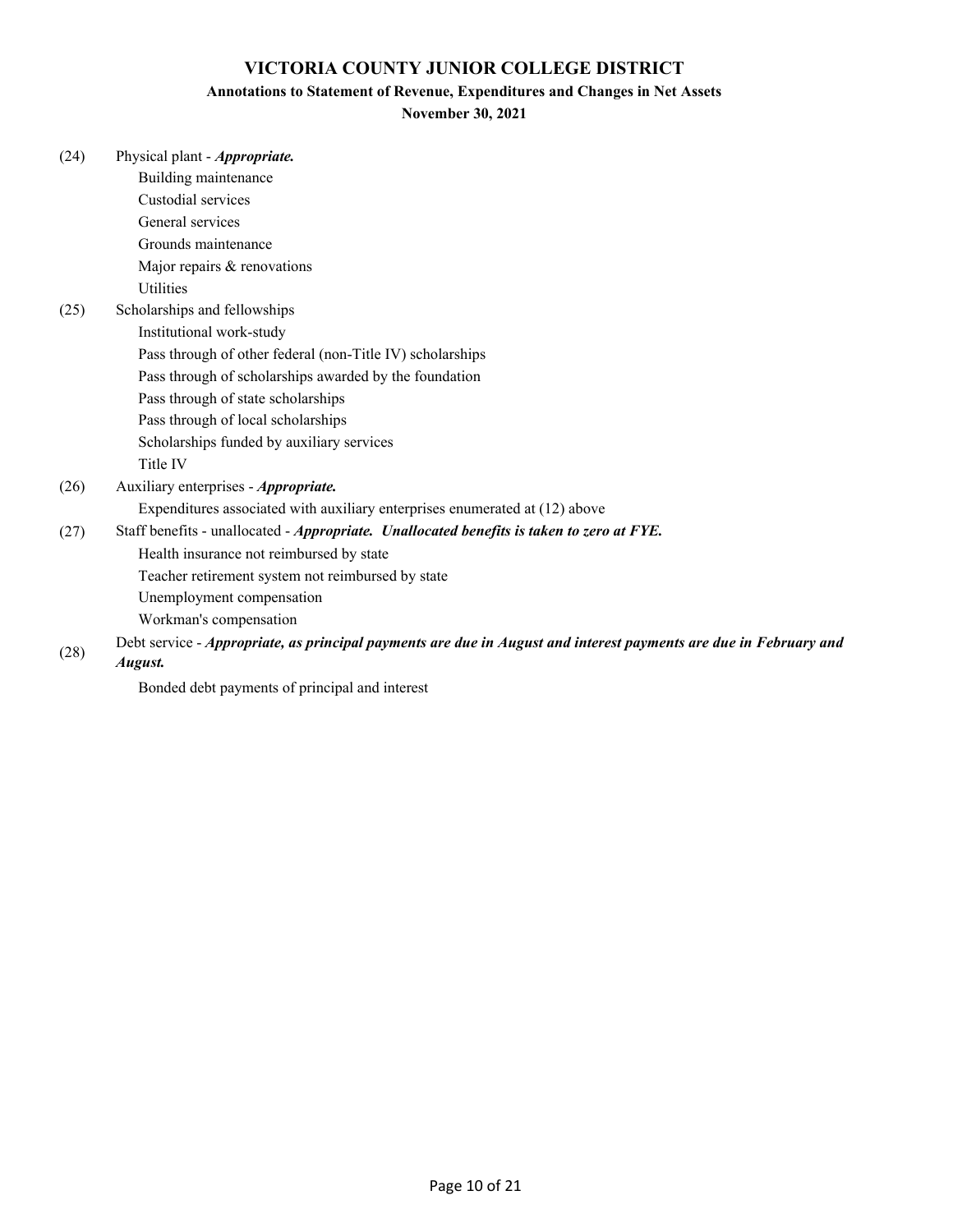# Statement of Revenues, Expenditures and Changes in Net Assets

November 30, 2021

### Unrestricted - General

|                                            |               |    |               | % Actual to   | Prior Year         | $%$ of   |
|--------------------------------------------|---------------|----|---------------|---------------|--------------------|----------|
|                                            | Adjusted      |    | Actual        | Adjusted      | Actual             | 11/30/20 |
|                                            | <b>Budget</b> |    | $(100\%)$     | <b>Budget</b> | 11/30/20           | Actual   |
| <b>REVENUES:</b>                           |               |    |               |               |                    |          |
| State appropriations                       | \$5,102,088   | \$ | 1,709,202.00  | 33.50%        | \$<br>1,854,788.00 | 92.15%   |
| State paid benefits                        |               |    |               |               |                    |          |
| Health insurance                           | 372,636       |    | 372,636.00    | 100.00%       | 341,946.00         | 108.98%  |
| Retirement contributions                   | 125,050       |    | 125,048.61    | 100.00%       | 122,914.10         | 101.74%  |
| Ad valorem taxes:                          |               |    |               |               |                    |          |
| Maintenance & operations                   | 13,011,959    |    | 716,735.06    | 5.51%         | 536,536.55         | 133.59%  |
| Tuition:                                   |               |    |               |               |                    |          |
| Credit courses                             | 4,208,613     |    | 2,293,402.88  | 54.49%        | 2,298,071.00       | 99.80%   |
| Non-credit courses                         | 1,213,495     |    | 487,578.03    | 40.18%        | 421,865.90         | 115.58%  |
| <b>TPEG</b>                                | (220,000)     |    |               | $0.00\%$      |                    | $0.00\%$ |
| Fees:                                      |               |    |               |               |                    |          |
| Credit courses                             | 4,996,505     |    | 2,873,435.22  | 57.51%        | 2,939,641.75       | 97.75%   |
| Exemptions & waivers:                      |               |    |               |               |                    |          |
| Credit courses                             | (300,000)     |    | (95, 194.43)  | 31.73%        | (14, 462.50)       | 658.22%  |
| Sales & services of educational activities | 462,275       |    | 155,230.98    | 33.58%        | 117,012.54         | 132.66%  |
| Investment income                          | 190,000       |    | 7,145.67      | 3.76%         | 36,160.88          | 19.76%   |
| Other income                               | 111,350       |    | 1,269,797.13  | 1140.37%      | 36,033.37          | 3523.95% |
| Grants:                                    |               |    |               |               |                    |          |
| Local grants                               | 91,310        |    | 5,418.74      | 5.93%         | 10,912.80          | 49.65%   |
| Total                                      | 29,365,281    |    | 9,920,435.89  | 33.78%        | 8,701,420.39       | 114.01%  |
| <b>EXPENDITURES:</b>                       |               |    |               |               |                    |          |
| Instruction                                | 11,431,893    |    | 2,892,995.68  | 25.31%        | 2,798,415.69       | 103.38%  |
| Public service                             | 308,467       |    | 69,323.22     | 22.47%        | 54,770.65          | 126.57%  |
| Academic support                           | 3,224,689     |    | 867,240.66    | 26.89%        | 835,783.77         | 103.76%  |
| Student services                           | 2,403,353     |    | 598,235.10    | 24.89%        | 571,538.44         | 104.67%  |
| Institutional support                      | 6,187,768     |    | 1,835,926.68  | 29.67%        | 1,898,508.78       | 96.70%   |
| Physical plant                             | 4,024,000     |    | 1,513,936.86  | 37.62%        | 1,165,868.77       | 129.85%  |
| Scholarships and fellowships               | 130,500       |    | 24,532.29     | 18.80%        | 33,828.31          | 72.52%   |
| Staff benefits                             | 809,698       |    | 311,868.54    | 38.52%        | 323,680.18         | 96.35%   |
| Total                                      | 28,520,368    |    | 8,114,059.03  | 28.45%        | 7,682,394.59       | 105.62%  |
| TRANSFERS AMOUNG FUNDS:                    |               |    |               |               |                    |          |
| Transfers out                              | (442,000)     |    | (584,748.50)  | 132.30%       | (513, 594.52)      | 113.85%  |
| Total                                      | (442,000)     |    | (584, 748.50) | 132.30%       | (513, 594.52)      | 113.85%  |
| Net Increase (Decrease) in Net Assets      | \$<br>402,913 | S  | 1,221,628.36  |               | \$<br>505,431.28   |          |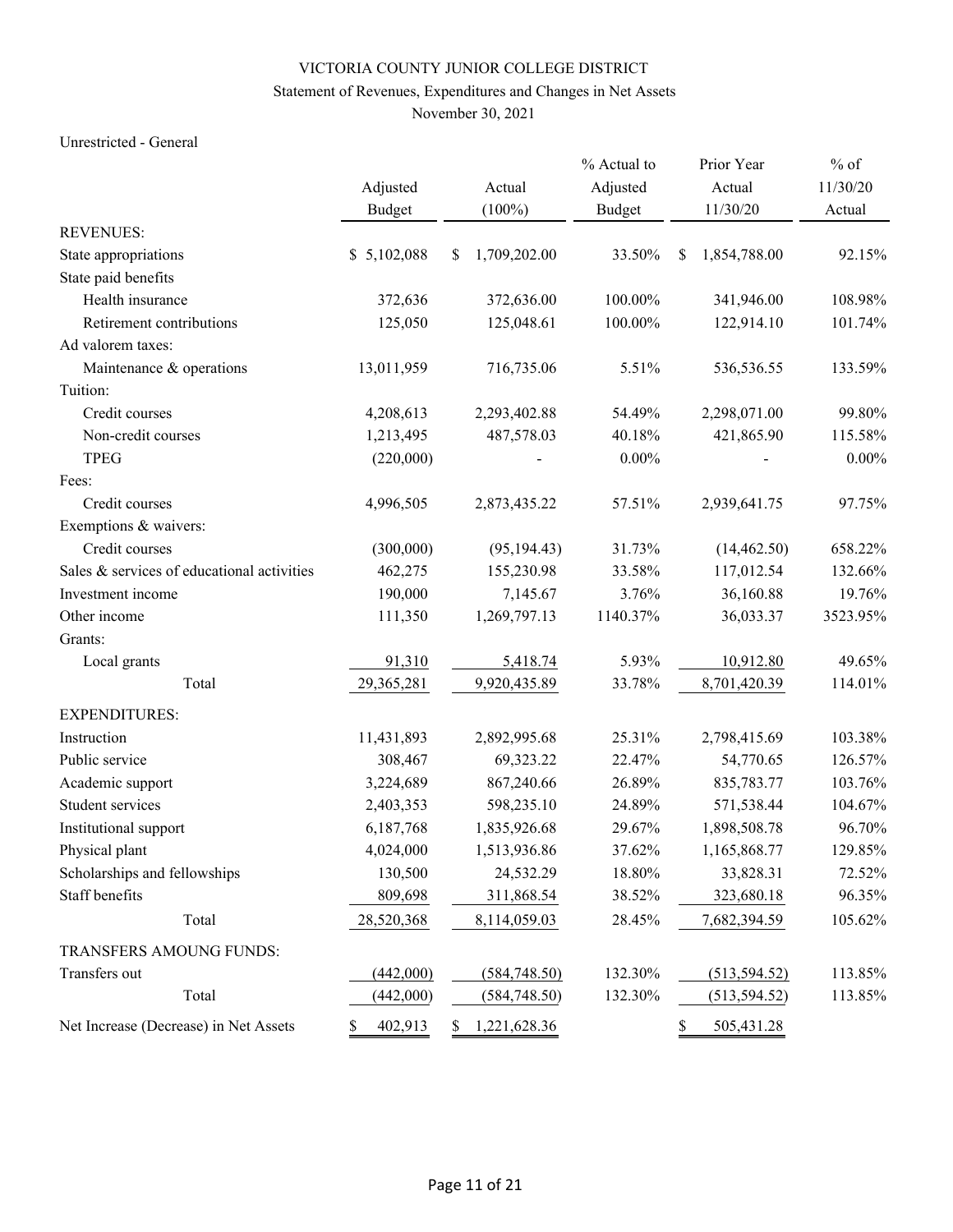# Statement of Revenues, Expenditures and Changes in Net Assets

November 30, 2021

### Federal Restricted Funds

|                                              |                  |                | % Actual to | Prior Year     | $%$ of   |
|----------------------------------------------|------------------|----------------|-------------|----------------|----------|
|                                              | Adjusted         | Actual         | Adjusted    | Actual         | 11/30/20 |
|                                              | Budget           | $(100\%)$      | Budget      | 11/30/20       | Actual   |
| <b>REVENUES:</b>                             |                  |                |             |                |          |
| Scholarships and fellowships (with Title IV) | 3,310,594<br>\$. | \$3,310,594.19 | 100.00%     | \$2,683,786.64 | 123.36%  |
| Federal grants                               | 3,573,058        | 3,573,057.14   | 100.00%     | 996,694.47     | 358.49%  |
| Total                                        | 6,883,652        | 6,883,651.33   | 100.00%     | 3,680,481.11   | 187.03%  |
| <b>EXPENDITURES:</b>                         |                  |                |             |                |          |
| Instruction                                  | 213,715          | 213,715.20     | 100.00%     | 240,854.19     | 88.73%   |
| Academic support                             | 16,015           | 16,014.65      | 100.00%     | 2,646.22       | 605.19%  |
| Student services                             | 143,815          | 143,815.28     | 100.00%     | 100,659.13     | 142.87%  |
| Institutional support                        | 3,199,513        | 3,199,512.01   | 100.00%     | 652,534.93     | 490.32%  |
| Scholarships and fellowships                 | 3,310,594        | 3,310,594.19   | 100.00%     | 2,683,786.64   | 123.36%  |
| Total                                        | 6,883,652        | 6,883,651.33   | 100.00%     | 3,680,481.11   | 187.03%  |
| Net Increase (Decrease) in Net Assets        | \$               | \$             |             |                |          |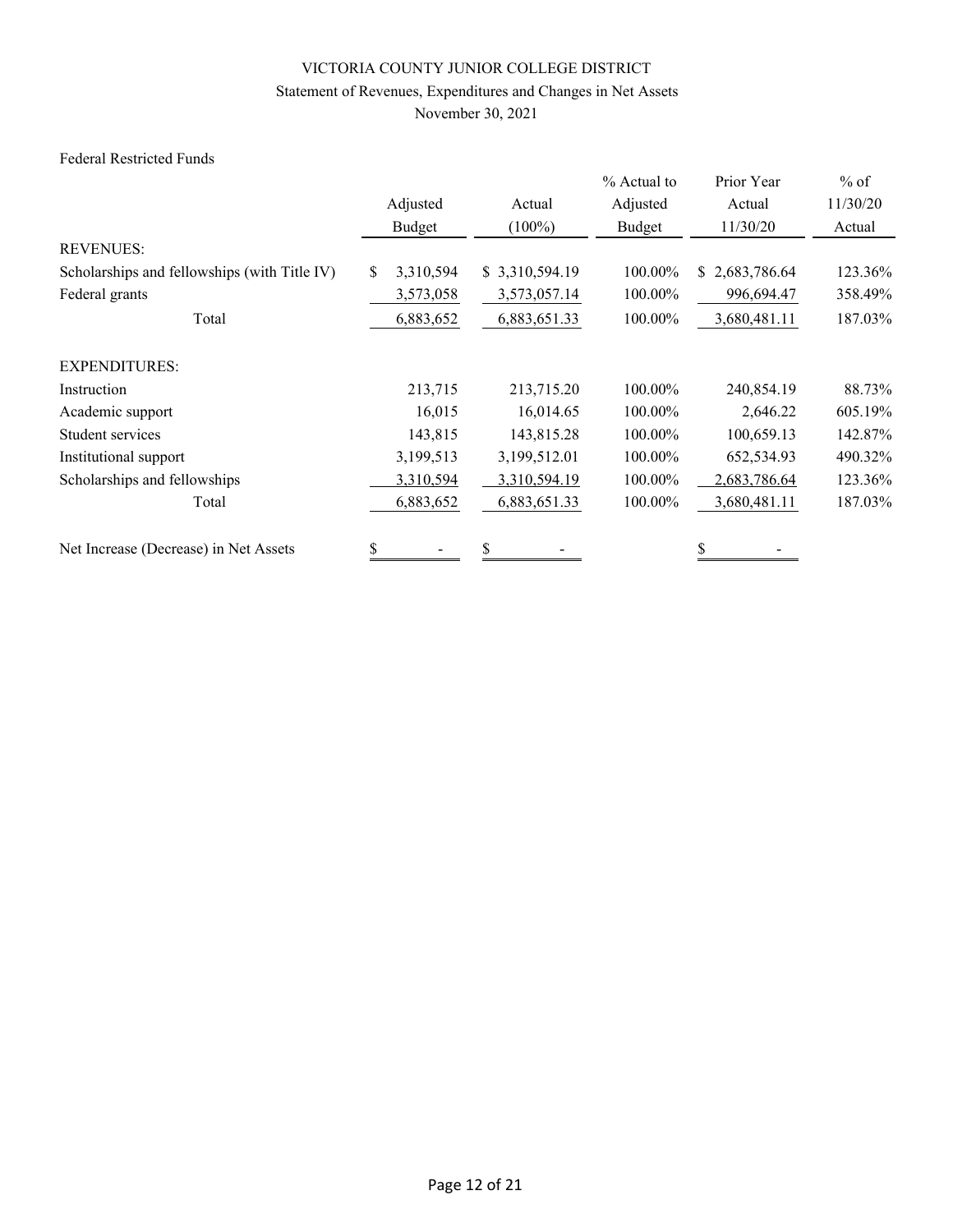# Statement of Revenues, Expenditures and Changes in Net Assets

November 30, 2021

### State Restricted Funds

|                                       |                                |            | % Actual to | Prior Year        | $%$ of   |
|---------------------------------------|--------------------------------|------------|-------------|-------------------|----------|
|                                       | Adjusted                       | Actual     | Adjusted    | Actual            | 11/30/20 |
|                                       | Budget                         | $(100\%)$  | Budget      | 11/30/20          | Actual   |
| <b>REVENUES:</b>                      |                                |            |             |                   |          |
| State grants                          | 232,826<br>\$                  | 232,825.17 | 100.00%     | 142,345.00<br>\$. | 163.56%  |
| Total                                 | 232,826                        | 232,825.17 | 100.00%     | 142,345.00        | 163.56%  |
| <b>EXPENDITURES:</b>                  |                                |            |             |                   |          |
| Instruction                           | 99,428                         | 99,427.80  | 100.00%     | 10,160.00         | 978.62%  |
| Institutional support                 |                                |            | $0.00\%$    | 250.00            | $0.00\%$ |
| Scholarships and fellowships          | 276,146                        | 276,145.87 | 100.00%     | 203,529.52        | 135.68%  |
| Total                                 | 375,574                        | 375,573.67 | 100.00%     | 213,939.52        | 175.55%  |
| <b>TRANSFERS AMOUNG FUNDS:</b>        |                                |            |             |                   |          |
| Transfers in                          | 142,748                        | 142,748.50 | 100.00%     | 71,594.52         | 199.38%  |
| Net Increase (Decrease) in Net Assets | \$<br>$\overline{\phantom{a}}$ | \$         |             | \$                |          |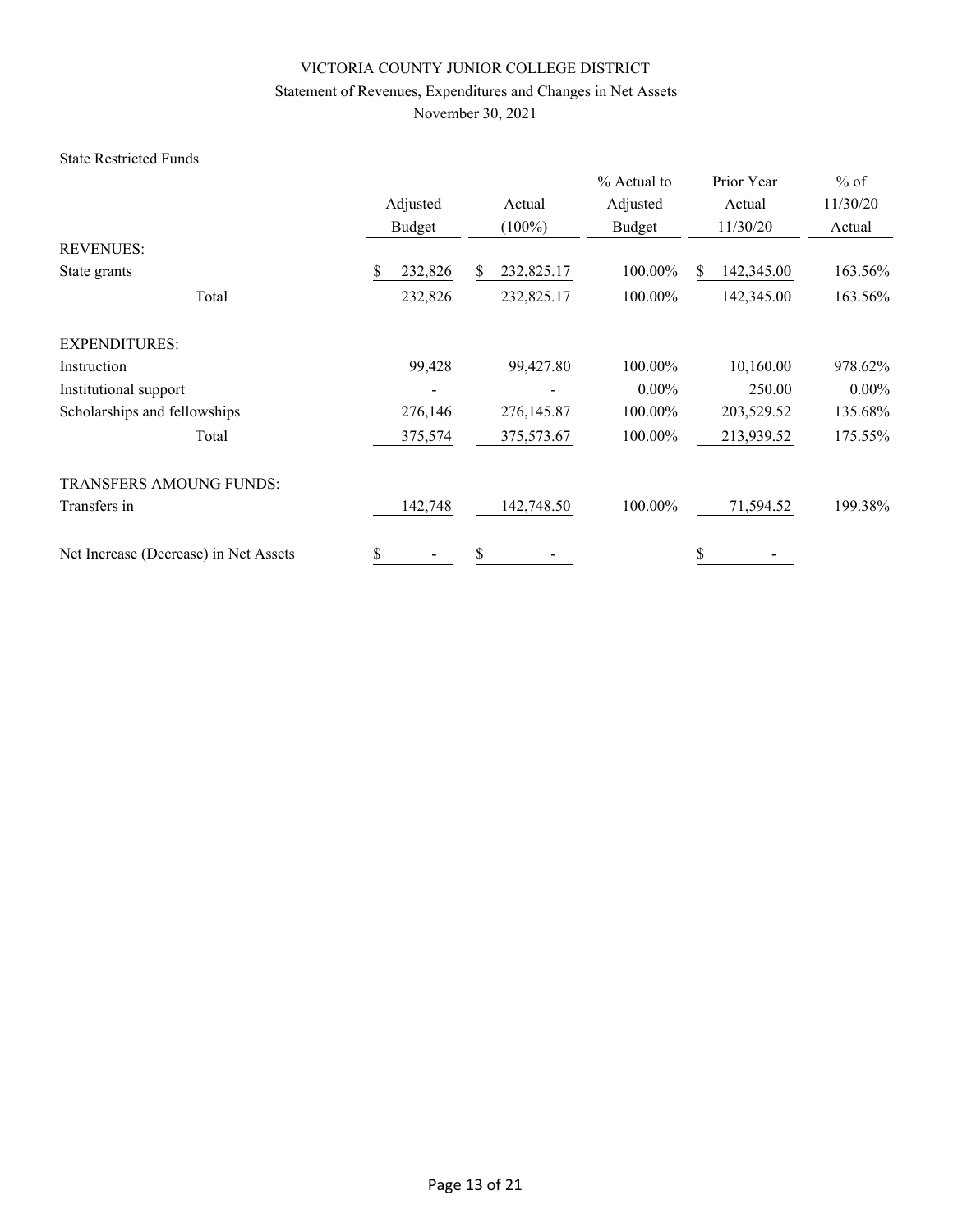# Statement of Revenues, Expenditures and Changes in Net Assets

November 30, 2021

### Local Restricted Funds

|                                       |       | Adjusted<br>Budget |       | Actual<br>$(100\%)$ |          | % Actual to<br>Adjusted<br>Budget | Prior Year<br>Actual<br>11/30/20 | $%$ of<br>11/30/20<br>Actual |
|---------------------------------------|-------|--------------------|-------|---------------------|----------|-----------------------------------|----------------------------------|------------------------------|
| <b>REVENUES:</b>                      |       |                    |       |                     |          |                                   |                                  |                              |
| Local grants                          |       | \$                 | 1,451 |                     | 1,451.33 | 100.10%                           | 630.10                           | $0.00\%$                     |
|                                       | Total |                    | 1,451 |                     | 1,451.33 | 100.10%                           | 630.10                           | $0.00\%$                     |
| <b>EXPENDITURES:</b>                  |       |                    |       |                     |          |                                   |                                  |                              |
| Academic support                      |       |                    | 1,451 |                     | 1,451.33 | 100.10%                           | 630.10                           | $0.00\%$                     |
|                                       | Total |                    | 1,451 |                     | 1,451.33 | 100.10%                           | 630.10                           | $0.00\%$                     |
| Net Increase (Decrease) in Net Assets |       | \$                 |       | \$                  |          |                                   | \$                               |                              |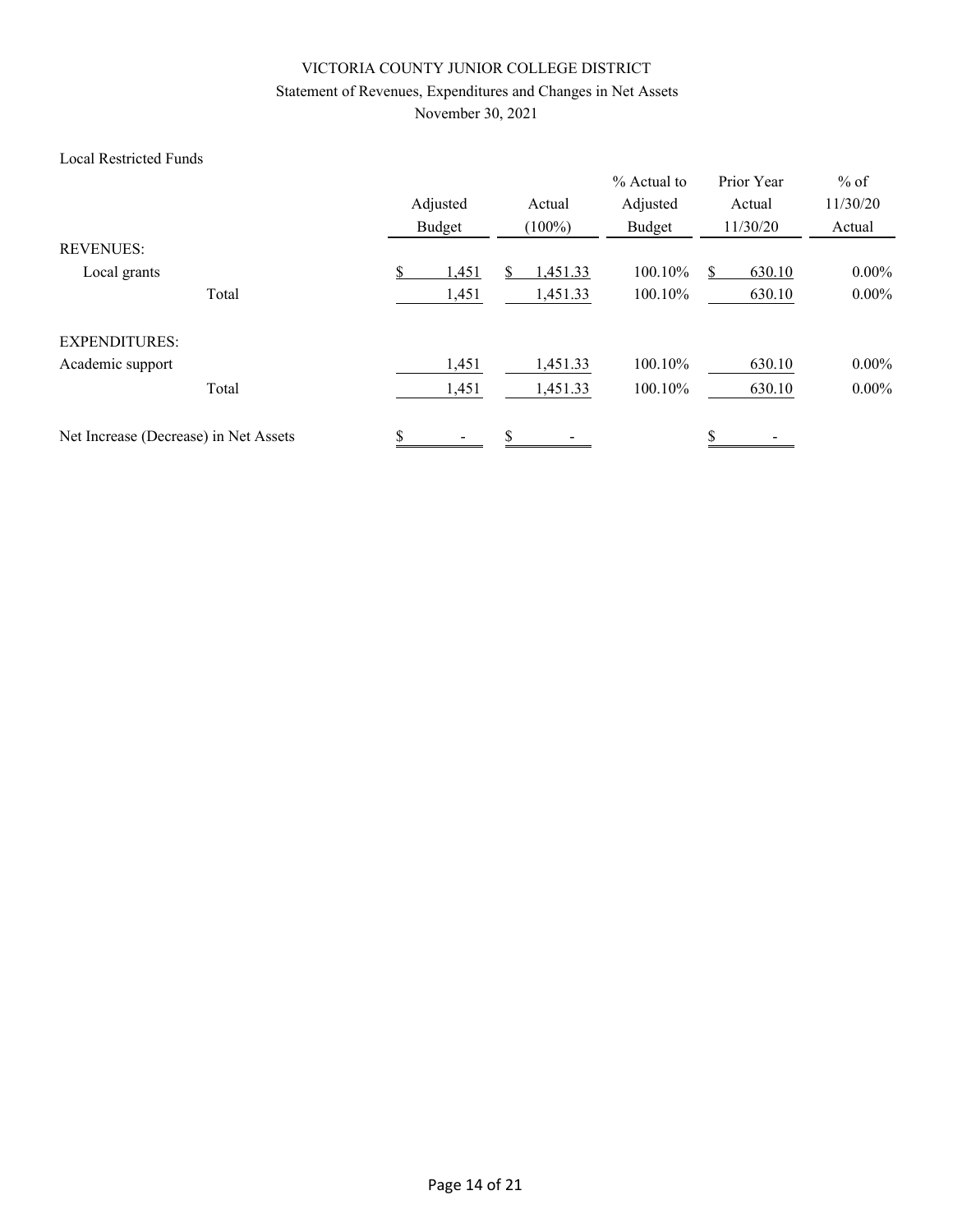# Statement of Revenues, Expenditures and Changes in Net Assets

November 30, 2021

# Auxiliary Enterprises

|                                       | Adjusted         | Actual           | % Actual to<br>Adjusted | Prior Year<br>Actual | $%$ of<br>11/30/20 |  |
|---------------------------------------|------------------|------------------|-------------------------|----------------------|--------------------|--|
|                                       | <b>Budget</b>    | $(100\%)$        | <b>Budget</b>           | 11/30/20             | Actual             |  |
| <b>REVENUES:</b>                      |                  |                  |                         |                      |                    |  |
| Auxiliary services                    | 2,768,000<br>\$  | 396,238.29<br>S. | 14.31%                  | 271,132.83           | 146.14%            |  |
| Other income                          |                  | 1,333,771.73     | $0.00\%$                |                      | $0.00\%$           |  |
| Interest                              | 300              | 22.93            | 7.64%                   | 178.62               | 12.84%             |  |
| Total                                 | 2,768,300        | 1,730,032.95     | 62.49%                  | 271,311.45           | 637.66%            |  |
| <b>EXPENDITURES:</b>                  |                  |                  |                         |                      |                    |  |
| Salaries and wages                    | 548,527          | 131,208.34       | 23.92%                  | 129,304.41           | 101.47%            |  |
| Employee benefits                     | 161,451          | 43,222.50        | 26.77%                  | 43,542.72            | 99.26%             |  |
| Allocations and departmental charges  | 196,221          | 48,955.08        | 24.95%                  | 50,218.03            | 97.49%             |  |
| Professional and contracted services  | 109,512          | 52,582.56        | 48.02%                  | 44,380.74            | 118.48%            |  |
| Advertising and public relations      | 29,950           | 2,472.83         | 8.26%                   | 2,915.89             | 84.81%             |  |
| Rental expenditures                   | 11,165           | 2,041.20         | 18.28%                  | 1,551.44             | $0.00\%$           |  |
| Supplies                              | 15,975           | 4,815.24         | 30.14%                  | 4,595.41             | 104.78%            |  |
| Training and conference fees          | 3,700            | 16.99            | 0.46%                   | 150.00               | 11.33%             |  |
| Travel                                | 500              |                  | $0.00\%$                |                      | $0.00\%$           |  |
| Other operating expenditures          | 295,799          | 50,317.62        | 17.01%                  | 63,470.64            | 79.28%             |  |
| Scholarships and fellowships          | 44,000           | 19,261.50        | 43.78%                  | 16,824.90            | 114.48%            |  |
| Auxiliary enterprises                 | 1,747,810        | 457,825.55       | 26.19%                  | 351,947.08           | 130.08%            |  |
| Capital outlay                        | 6,603            | 3,729.01         | 56.47%                  | 3,068.00             | 121.55%            |  |
| Total                                 | 3,171,213        | 816,448.42       | 25.75%                  | 711,969.26           | 114.67%            |  |
| Net Increase (Decrease) in Net Assets | \$<br>(402, 913) | 913,584.53<br>\$ |                         | (440, 657.81)<br>\$  |                    |  |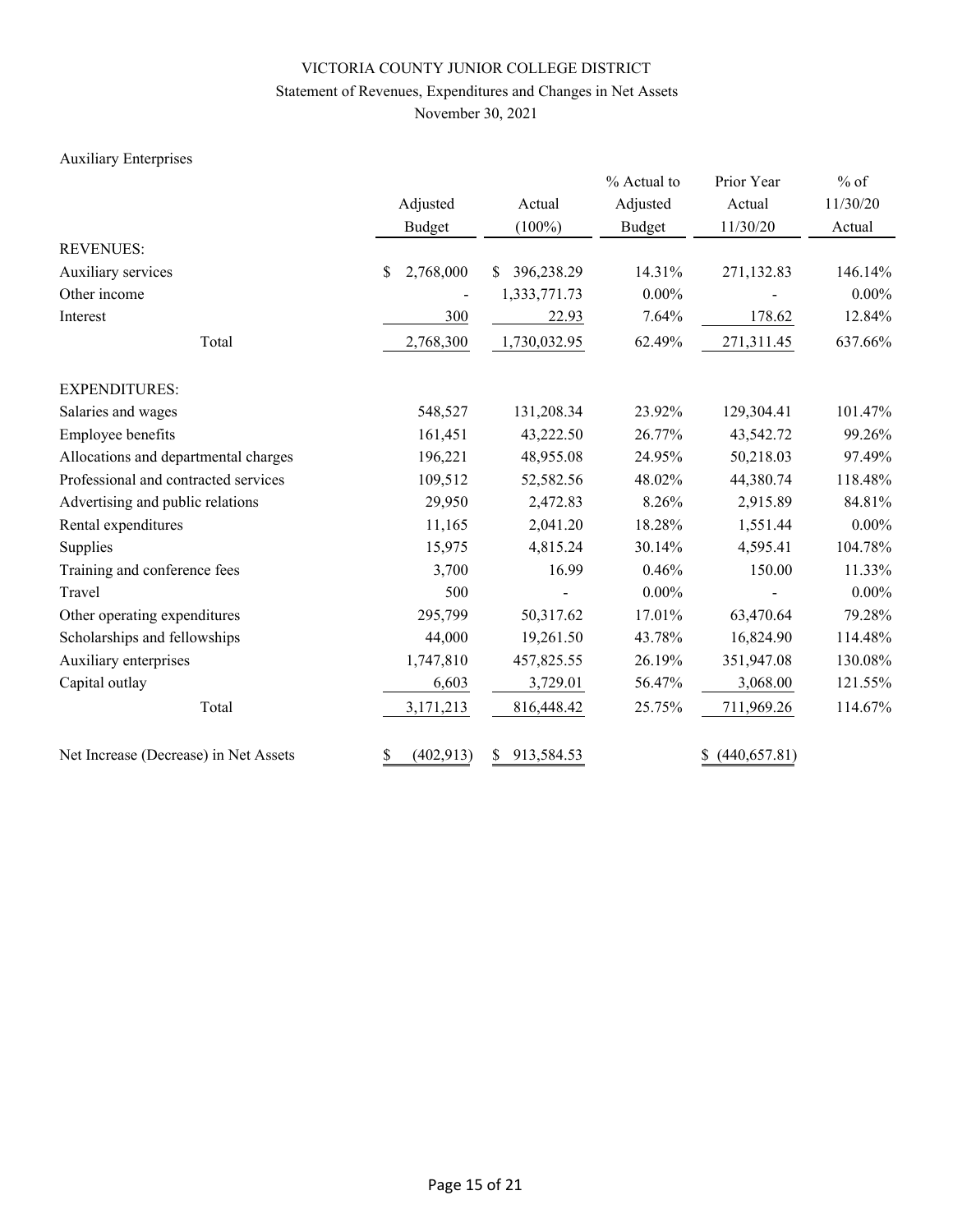# Statement of Revenues, Expenditures and Changes in Net Assets

November 30, 2021

### Debt Service

|                                       | Adjusted    | Actual           | % Actual to<br>Adjusted | Prior Year<br>Actual | $%$ of<br>11/30/20 |
|---------------------------------------|-------------|------------------|-------------------------|----------------------|--------------------|
|                                       | Budget      | $(100\%)$        | Budget                  | 11/30/20             | Actual             |
| <b>REVENUES:</b>                      |             |                  |                         |                      |                    |
| Ad valorem taxes:                     | \$2,623,938 | 144,864.65<br>\$ | 5.52%                   | 108,400.68<br>S.     | 133.64%            |
| Total                                 | 2,623,938   | 144,864.65       | 5.52%                   | 108,400.68           | 133.64%            |
| <b>EXPENDITURES:</b>                  |             |                  |                         |                      |                    |
| Retirement of principal               | 1,980,000   |                  | $0.00\%$                |                      | $0.00\%$           |
| Interest                              | 643,938     | -                | $0.00\%$                |                      | $0.00\%$           |
| Total                                 | 2,623,938   |                  | $0.00\%$                |                      | $0.00\%$           |
| Net Increase (Decrease) in Net Assets | \$<br>-     | \$<br>144,864.65 |                         | 108,400.68<br>\$     |                    |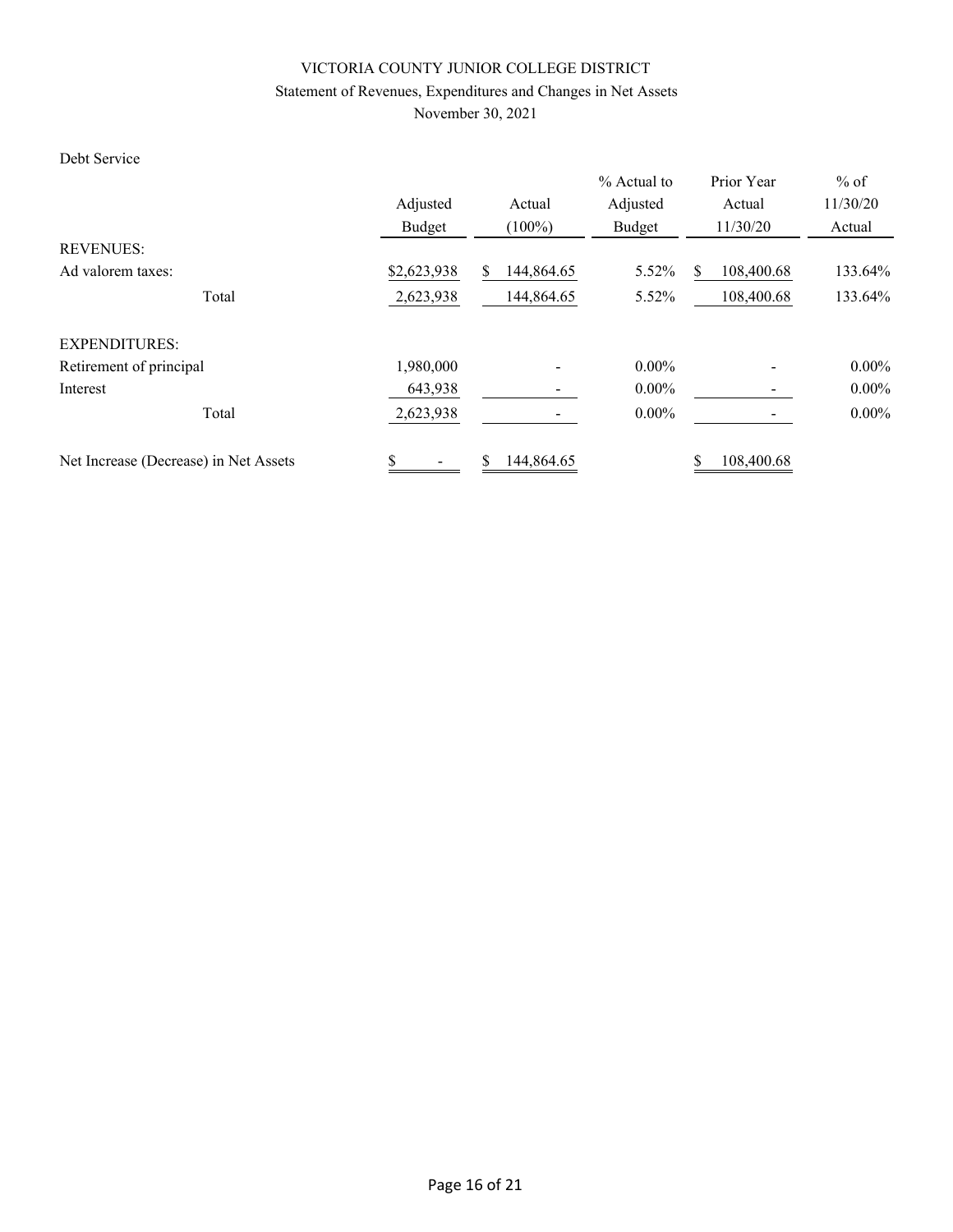# Budget Adjustments

November 30, 2021

### Unrestricted - General

|                                            |    | Adopted<br><b>Budget</b> |    | <b>Current Month</b><br><b>Budget</b><br>Adjustments | Cumulative<br>Budget<br>Adjustments | Adjusted<br><b>Budget</b> |
|--------------------------------------------|----|--------------------------|----|------------------------------------------------------|-------------------------------------|---------------------------|
| <b>REVENUES:</b>                           |    |                          |    |                                                      |                                     |                           |
| State appropriations                       | \$ | 5,102,088                | \$ |                                                      | \$                                  | \$<br>5,102,088           |
| State paid benefits                        |    |                          |    |                                                      |                                     |                           |
| Health insurance                           |    |                          |    | 124,212                                              | 372,636                             | 372,636                   |
| Retirement contributions                   |    |                          |    | 42,077                                               | 125,050                             | 125,050                   |
| Ad valorem taxes:                          |    |                          |    |                                                      |                                     |                           |
| Maintenance & operations                   |    | 13,011,959               |    |                                                      |                                     | 13,011,959                |
| Tuition:                                   |    |                          |    |                                                      |                                     |                           |
| Credit courses                             |    | 4,208,613                |    |                                                      |                                     | 4,208,613                 |
| Non-credit courses                         |    | 1,213,495                |    |                                                      |                                     | 1,213,495                 |
| <b>TPEG</b>                                |    | (220,000)                |    |                                                      |                                     | (220,000)                 |
| Fees:                                      |    |                          |    |                                                      |                                     |                           |
| Credit courses                             |    | 4,996,505                |    |                                                      |                                     | 4,996,505                 |
| Exemptions & waivers:                      |    |                          |    |                                                      |                                     |                           |
| Credit courses                             |    | (300,000)                |    |                                                      |                                     | (300,000)                 |
| Sales & services of educational activities |    | 462,275                  |    |                                                      |                                     | 462,275                   |
| Investment income                          |    | 190,000                  |    |                                                      |                                     | 190,000                   |
| Other income                               |    | 111,350                  |    |                                                      |                                     | 111,350                   |
| Grants:                                    |    |                          |    |                                                      |                                     |                           |
| Local grants                               |    | 87,352                   |    | 3,103                                                | 3,958                               | 91,310                    |
| Total                                      |    | 28,863,637               |    | 169,392                                              | 501,644                             | 29,365,281                |
| <b>EXPENDITURES:</b>                       |    |                          |    |                                                      |                                     |                           |
| Instruction                                |    | 9,576,852                |    | 60,026                                               | 1,855,041                           | 11,431,893                |
| Public service                             |    | 296,639                  |    |                                                      | 11,828                              | 308,467                   |
| Academic support                           |    | 2,732,200                |    | 15,679                                               | 492,489                             | 3,224,689                 |
| Student services                           |    | 1,987,237                |    | 15,346                                               | 416,116                             | 2,403,353                 |
| Institutional support                      |    | 5,314,373                |    | 28,648                                               | 873,395                             | 6,187,768                 |
| Physical plant                             |    | 3,473,541                |    | 153                                                  | 550,459                             | 4,024,000                 |
| Scholarships and fellowships               |    | 130,500                  |    |                                                      |                                     | 130,500                   |
| Staff benefits                             |    | 4,670,256                |    | 46,308                                               | (3,860,558)                         | 809,698                   |
| Total                                      |    | 28,181,598               |    | 166,160                                              | 338,770                             | 28,520,368                |
| TRANSFERS AMOUNG FUNDS:                    |    |                          |    |                                                      |                                     |                           |
| Transfers in                               |    |                          |    |                                                      |                                     |                           |
| Transfers out                              |    | (442,000)                |    |                                                      |                                     | (442,000)                 |
| Total                                      |    | (442,000)                |    |                                                      |                                     | (442,000)                 |
| Net Increase (Decrease) in Net Assets      |    | 240,039                  | \$ | 3,232                                                | \$<br>162,874                       | 402,913                   |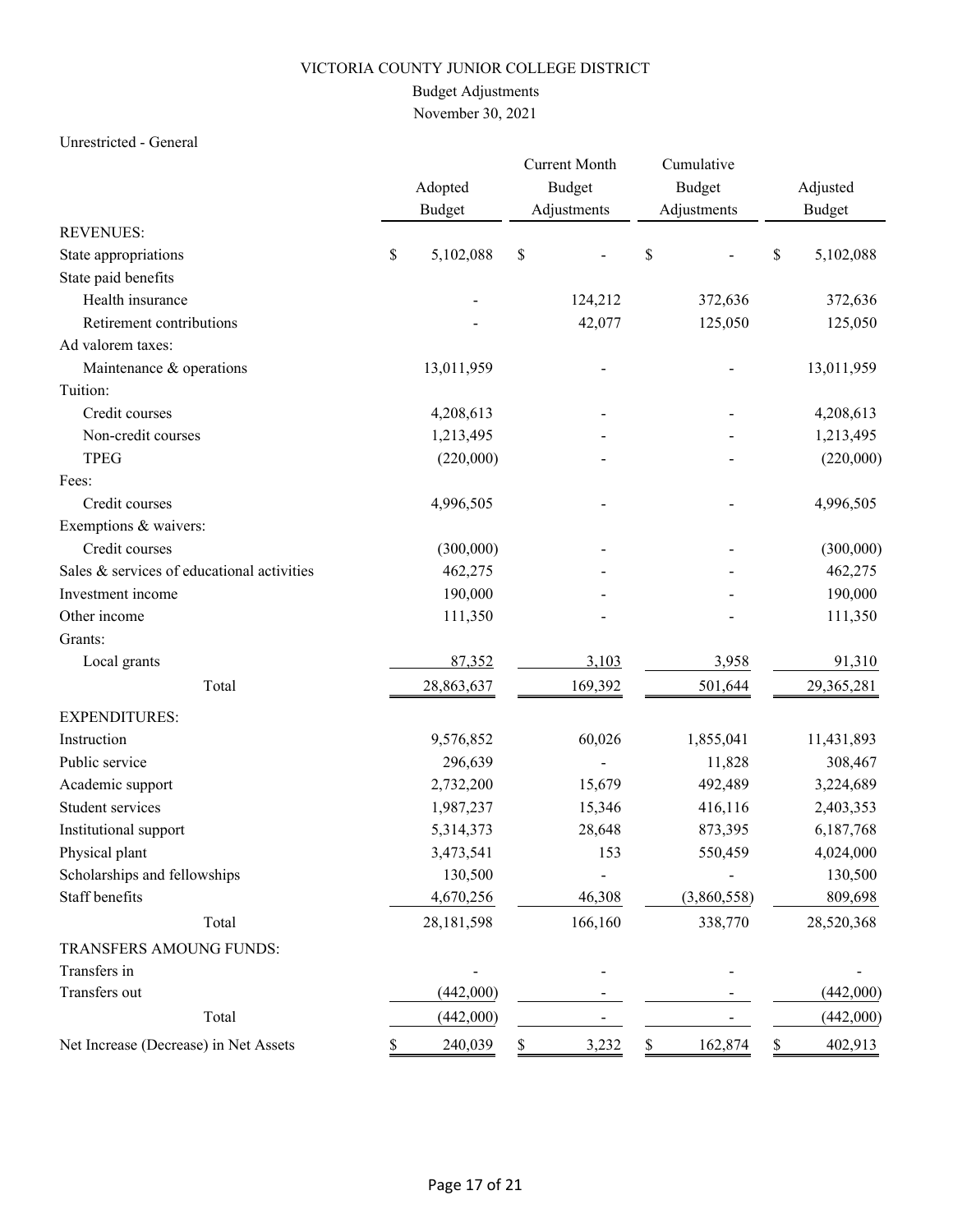# Budget Adjustments

November 30, 2021

# Auxiliary Enterprises

|                                                                                                 |    | Adopted<br><b>Budget</b> |    | <b>Current Month</b><br><b>Budget</b><br>Adjustments |    | Cumulative<br><b>Budget</b><br>Adjustments |    | Adjusted<br><b>Budget</b> |
|-------------------------------------------------------------------------------------------------|----|--------------------------|----|------------------------------------------------------|----|--------------------------------------------|----|---------------------------|
| <b>REVENUES:</b>                                                                                |    |                          |    |                                                      |    |                                            |    |                           |
| Auxiliary services                                                                              | \$ | 2,768,000                | \$ |                                                      | S  |                                            | \$ | 2,768,000                 |
| Interest                                                                                        |    | 300                      |    |                                                      |    |                                            |    | 300                       |
| Total                                                                                           |    | 2,768,300                |    |                                                      |    |                                            |    | 2,768,300                 |
| <b>EXPENDITURES:</b>                                                                            |    |                          |    |                                                      |    |                                            |    |                           |
| Salaries and wages                                                                              |    | 548,527                  |    |                                                      |    |                                            |    | 548,527                   |
| Employee benefits                                                                               |    | 1,680                    |    | 129                                                  |    | 159,771                                    |    | 161,451                   |
| Allocations and departmental charges                                                            |    | 196,221                  |    |                                                      |    |                                            |    | 196,221                   |
| Professional and contracted services                                                            |    | 109,512                  |    |                                                      |    |                                            |    | 109,512                   |
| Advertising and public relations                                                                |    | 29,950                   |    |                                                      |    |                                            |    | 29,950                    |
| Rental expenditures                                                                             |    | 11,165                   |    |                                                      |    |                                            |    | 11,165                    |
| Supplies                                                                                        |    | 15,975                   |    |                                                      |    |                                            |    | 15,975                    |
| Training and conference fees                                                                    |    | 3,700                    |    |                                                      |    |                                            |    | 3,700                     |
| Travel                                                                                          |    | 500                      |    |                                                      |    |                                            |    | 500                       |
| Other operating expenditures                                                                    |    | 295,799                  |    |                                                      |    |                                            |    | 295,799                   |
| Scholarships and fellowships                                                                    |    | 44,000                   |    |                                                      |    |                                            |    | 44,000                    |
| Auxiliary enterprises                                                                           |    | 1,747,810                |    |                                                      |    |                                            |    | 1,747,810                 |
| Capital outlay                                                                                  |    | 3,500                    |    | 3,103                                                |    | 3,103                                      |    | 6,603                     |
| Total                                                                                           |    | 3,008,339                |    | 3,232                                                |    | 162,874                                    |    | 3,171,213                 |
| TRANSFERS AMOUNG FUNDS:                                                                         |    |                          |    |                                                      |    |                                            |    |                           |
| Transfers in                                                                                    |    |                          |    |                                                      |    |                                            |    |                           |
| Total                                                                                           |    |                          |    |                                                      |    |                                            |    |                           |
| Net Increase (Decrease) in Net Assets                                                           | \$ | (240, 039)               | \$ | (3,232)                                              | \$ | (162, 874)                                 | \$ | (402, 913)                |
| Unrestricted - General and Auxiliary Enterprises<br>Total Net Increase (Decrease) in Net Assets | \$ |                          | \$ |                                                      |    |                                            | \$ |                           |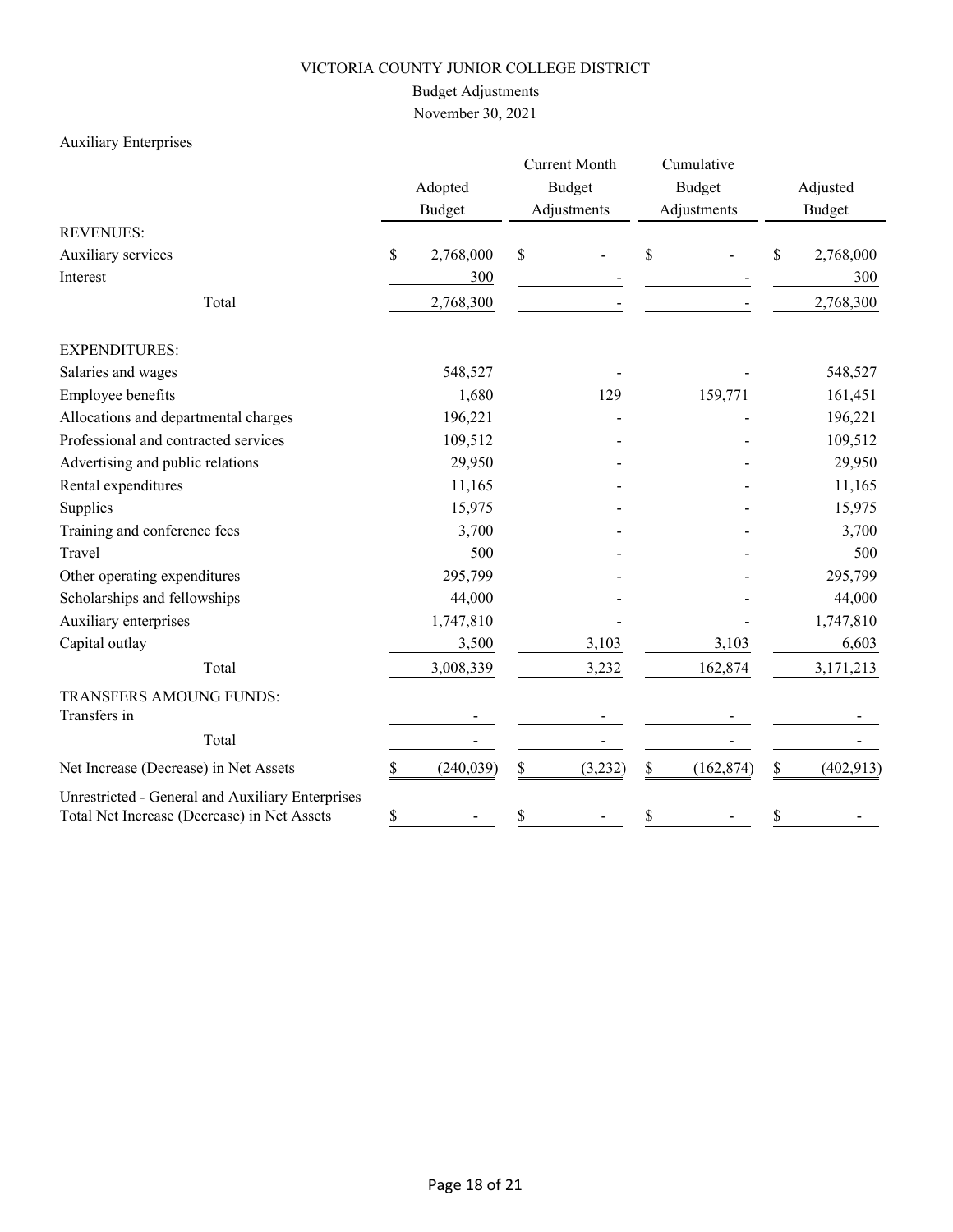### VICTORIA COUNTY JUNIOR COLLEGE DISTRICT Gonzales Center Expansion

November 30, 2021

## **Resources**

|                                           |    | November 30, 2021 |     | Project-to-Date |    |                       |         |             |
|-------------------------------------------|----|-------------------|-----|-----------------|----|-----------------------|---------|-------------|
| Gifts & Grants                            | D  |                   | \$. | 1,115.54        |    |                       |         |             |
| <b>Interest From Investments - Grants</b> |    | 0.19              |     | 43.13           |    |                       |         |             |
| <b>Total Resources</b>                    |    | 0.19              | S   | 1,158.67        |    |                       |         |             |
|                                           |    | Resources Applied |     |                 |    |                       |         |             |
|                                           |    |                   |     |                 |    |                       | Balance |             |
|                                           |    | November 30, 2021 |     | Project-to-Date |    | <b>Total Contract</b> |         | On Contract |
| Gonzales Center Expansion                 |    |                   |     |                 |    |                       |         |             |
| Postage                                   | \$ |                   | \$  | 0.50            | -S | 0.50                  | S       |             |
| Supplies                                  |    |                   |     | 220.00          |    | 220.00                |         |             |
|                                           |    |                   |     | 220.50          | S  | 220.50                | S       |             |
| Net Resources Available                   |    |                   |     | 938.17          |    |                       |         |             |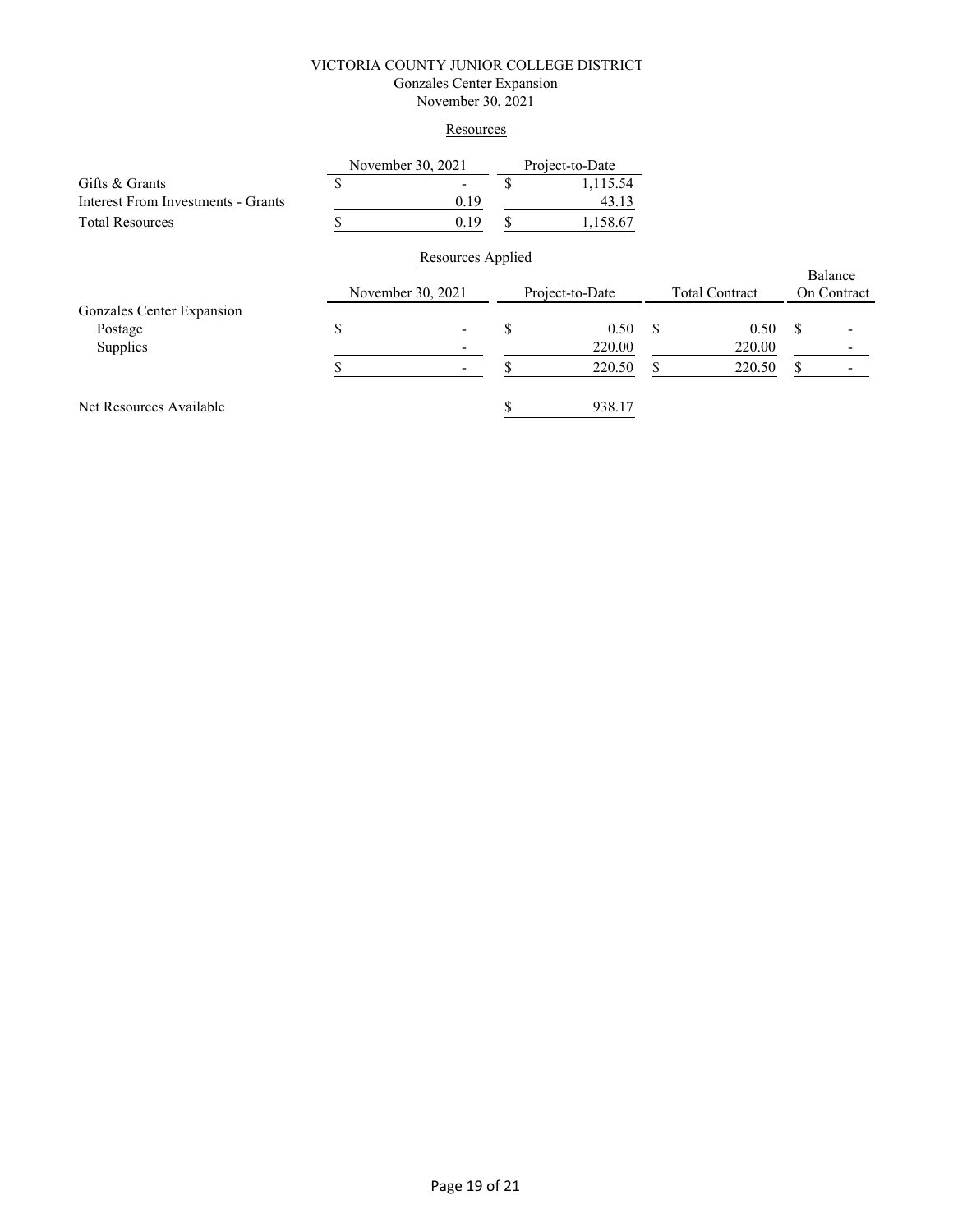### VICTORIA COUNTY JUNIOR COLLEGE DISTRICT Projects Fund

## November 30, 2021

### **Resources**

|                                                                                                           | November 30, 2021 |          |    | Project-to-Date |
|-----------------------------------------------------------------------------------------------------------|-------------------|----------|----|-----------------|
| Gifts & Grants                                                                                            | \$                |          | \$ | 814,794.14      |
| Interest From Investments - Gifts &<br>Grants                                                             |                   | 153.33   |    | 32,936.60       |
| Gifts & Grants - Designated for<br>Comprehensive Student Center                                           |                   |          |    | 6,000,000.00    |
| Interest - Gifts & Grants Designated for<br>Comprehensive Student Center                                  |                   | 1,260.33 |    | 61,529.60       |
| Transfer In - Designated for<br>Comprehensive Student Center                                              |                   |          |    | 1,534,987.00    |
| Interest - Designated Funds for<br>Comprehensive Student Center                                           |                   | 208.04   |    | 43,391.86       |
| Transfer In - Designated for Wood<br>Building (Remaining Matching Funds)                                  |                   |          |    | 127,370.41      |
| Interest - Designated Funds for Wood<br>Building                                                          |                   | 26.75    |    | 81.13           |
| Transfer In - Designated for Facilities<br>Master Plan                                                    |                   |          |    | 884,000.00      |
| Interest - Designated Funds for Facilities<br>Master Plan                                                 |                   | 139.86   |    | 14,080.15       |
| Transfer In - Designated for Allied<br><b>Health Renovation</b><br>Interest - Designated Funds for Allied |                   |          |    | 325,000.00      |
| <b>Health Renovation</b>                                                                                  |                   | 68.27    |    | 207.04          |
| <b>Total Resources</b>                                                                                    | \$                | 1,856.58 | \$ | 9,838,377.93    |

# Resources Applied

|                                                                         |    |                          |    |                       |               |                       |               | Balance     |  |
|-------------------------------------------------------------------------|----|--------------------------|----|-----------------------|---------------|-----------------------|---------------|-------------|--|
|                                                                         |    | November 30, 2021        |    | Project-to-Date       |               | <b>Total Contract</b> |               | On Contract |  |
| Comprehensive Student Center<br>Postage<br>Architect & Engineering Fees | \$ |                          | \$ | 0.51<br>544,557.79    | S             | 0.51<br>544,557.79    | <sup>\$</sup> |             |  |
| Comprehensive Student Center                                            |    |                          | \$ | 544,558.30            | \$            | 544,558.30            | \$            |             |  |
| Fine Arts Renovation                                                    |    | $\overline{\phantom{a}}$ | \$ |                       | \$            |                       | \$            |             |  |
| Museum Expansion                                                        |    |                          |    |                       |               |                       |               |             |  |
| Architect & Engineering Fees<br>Contractor                              | \$ |                          | \$ | 30,382.50<br>2,607.50 | <sup>\$</sup> | 30,382.50<br>2,607.50 | \$            |             |  |
| Museum Expansion                                                        |    |                          | S  | 32,990.00             | \$            | 32,990.00             | S             |             |  |
| <b>Welder Center Annex</b>                                              |    |                          |    |                       |               |                       |               |             |  |
| Architect & Engineering Fees                                            | .ъ |                          |    | 8,107.05              | \$            | 8,107.05              | \$            |             |  |
| <b>Welder Center Annex</b>                                              |    |                          | \$ | 8,107.05              | \$            | 8,107.05              | \$            |             |  |